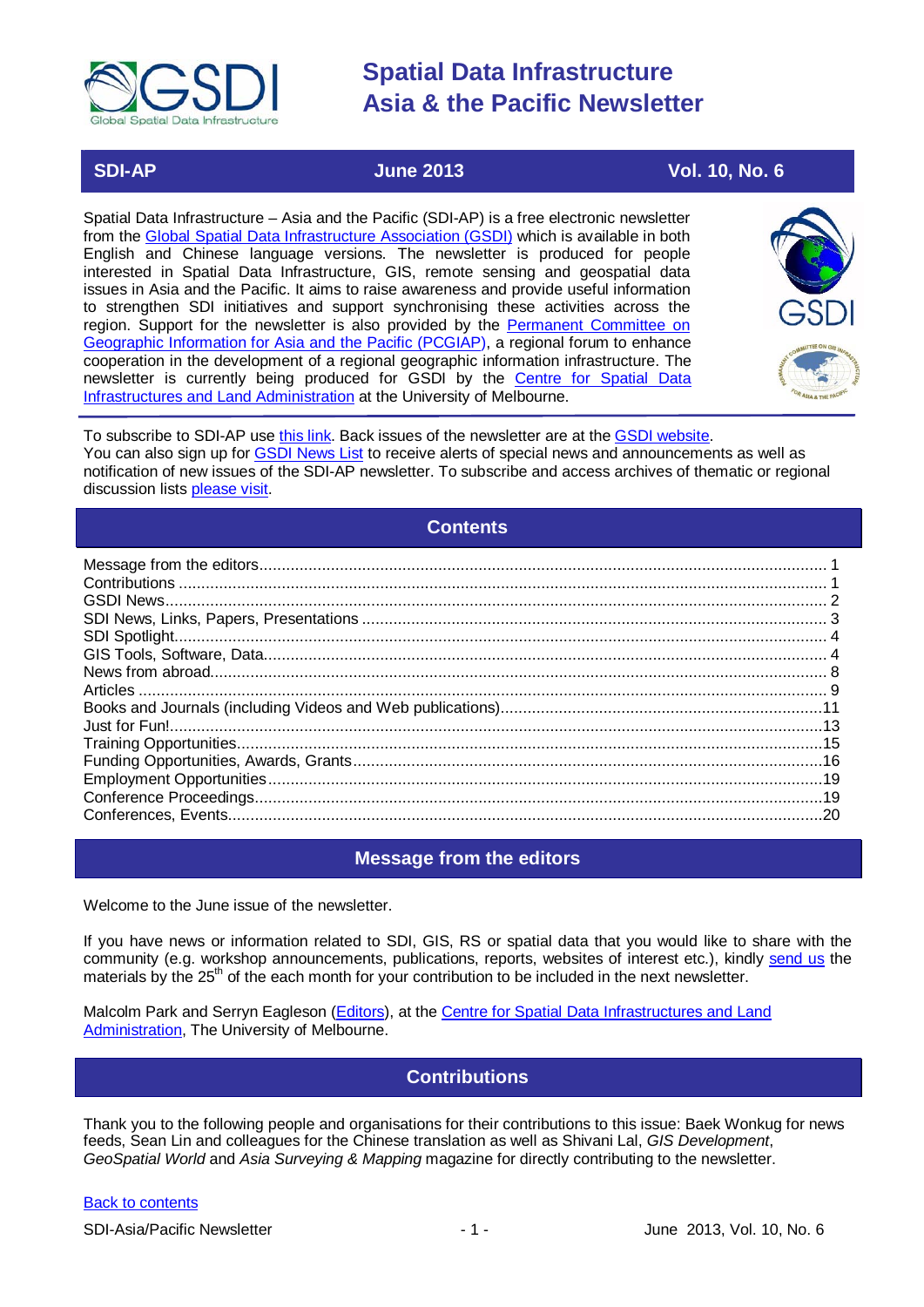

### **GSDI News**

#### <span id="page-1-0"></span>**GSDI and IGS Global [News, Issue 3 Volume 3 for 2013](http://www.gsdi.org/newsletters#GSDI)**

#### **GSDI 14 Conference Preparations**

Preparations continue for the joint [GSDI 14 World Conference and AfricaGIS 2013 Conference](http://www.gsdi.org/gsdi14) scheduled to be held in Addis Ababa, Ethiopia, at the UNECA Conference Center, November 4-8 2013 in partnership with GSDI Association, EIS-Africa, the International Geospatial Society, EiABC - Addis Ababa University and the United Nations Economic Commission for Africa (UNECA).

AfricaGIS is the largest regularly occurring GIS conference in Africa with participants from the whole continent. The GSDI World Conference moves to sites across the globe to offer geospatial specialists from all parts of the world opportunities to better exchange ideas and learn from peers in building spatial data infrastructure. [For](http://www.gsdi.org/gsdiConferences)  [past conferences.](http://www.gsdi.org/gsdiConferences)

The selected theme of the conference is "Spatial Enablement in Support of Economic Development and Poverty Reduction" The pressing needs of African nations, their citizens, and the needs of economically disadvantaged nations generally are a particular emphasis of the conference and include such concerns as:

- sustainable development,
- economic development,
- business intelligence and business geographics,
- disaster prevention, warning, management, response, and recovery,
- alleviation of poverty and crime,
- lessening the digital divide including access to information technologies,
- ensuring food security,
- support of transportation, health and communication systems, and
- facilitating land ownership.

Substantial reduction in registration fees will be available for local participants, members of EIS-Africa and members of the International Geospatial Society who are from low income per capita nations. Substantial reductions in Exhibit and Sponsorship fees will be available for companies and agencies that are members of the GSDI Association.

Consult the [web site](http://gsdi.org/gsdi14) as the Call for Papers and details about the program, facilities and sponsorship opportunities become available.

We are now only two weeks away from the deadline for abstracts (for presentations) and full papers for peer reviewed publication – 15 May 2013!

This combined and fully integrated conference offers numerous opportunities for oral presentations and refereed and non-refereed publication outlets. We invite presentations covering the full range of practice, development and research experiences that advance the practice and theory of spatially enabling citizens, government, and industry. The conference theme is Spatial Enablement in Support of Economic Development and Poverty Reduction.

#### **This call for papers supports two primary forms of publication:**

(1) a Conference Proceedings, with Abstracts for all accepted submissions, and refereed and non-refereed Full Papers for some of the submissions, and

(2) a pre-conference published book containing fully refereed articles. The tentative title is "Spatial Enablement in Support of Economic Development and Poverty Reduction: Research, Development and Education Perspectives". The book will be published as an open access book in various e-reader formats.

#### **\* IMPORTANT CONFERENCE DATES \***

Deadline for Submission of Abstracts: 15 May 2013

Deadline for Submission of Full Papers for Refereed Publications: 15 May 2013

Deadline for Submission of Full Papers for Non-refereed Publications: 1 Sept 2013

Deadline for Full Conference Registration Payment for All Presenters 15 Sept 2013

Conference Dates: 4-8 Nov 2013

#### **\* IMPORTANT CONFERENCE LINKS \***

Joint Conference [Call for Abstracts and Papers,](http://www.gsdi.org/gsdiconf/gsdi14/papercall.html) [Conference Website:](http://www.gsdi.org/gsdi14) [Other Important Dates.](http://www.gsdi.org/gsdiconf/gsdi14/dates.html)

Past GSDI World Conference [Proceedings.](http://www.gsdi.org/gsdiConferences) Past [open access Books](http://www.gsdi.org/openaccessbooks) affiliated with the conference.

\* JOIN the GSDI Association or International Geospatial Society to enjoy conference fee reductions! \* Substantial reduction in registration fees will be available for local participants, members of EIS-Africa and members of the International Geospatial Society who are from low income per capita nations. Substantial reductions in Exhibit and Sponsorship fees will be available for companies and agencies that are members of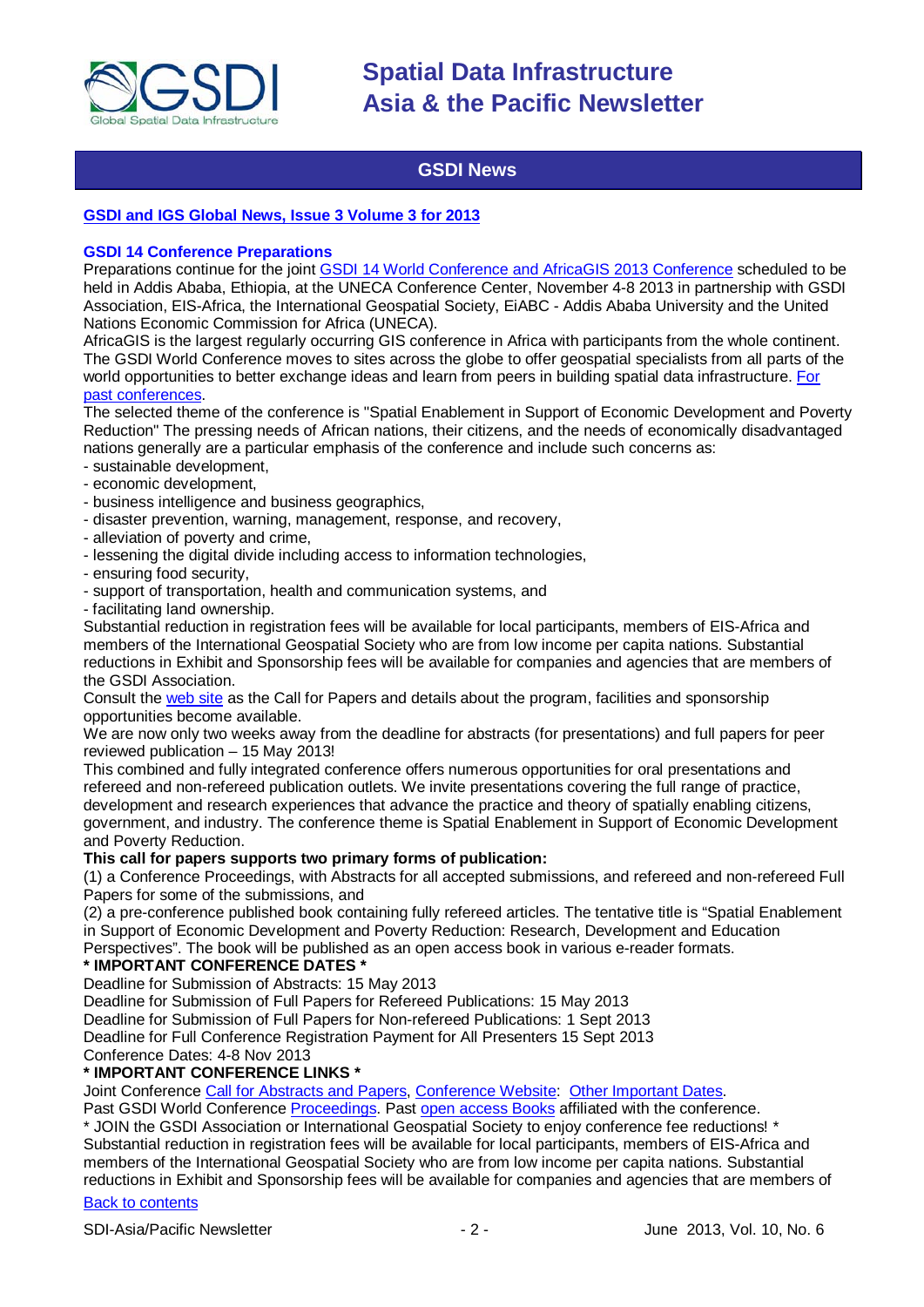

#### the GSDI Association.

Consult the [web site](http://gsdi.org/gsdi14/) for latest information and details about the program, facilities and Sponsorship opportunities. Come prepared to engage, learn and enjoy! More news on the conference in future issues!

#### **International Geospatial Society (IGS) Free Memberships**

At its recent meeting, the GSDI Board of Directors passed a motion that allows individuals in low and very low income nations to join the International Geospatial Society (IGS) by providing specific information of value to the global community in lieu of annual cash dues. To join, simply add your professional profile to the growing interconnected network of geospatial specialists across the globe. Benefits of membership in IGS are listed at [http://www.igeoss.org/benefits.](https://owa.unimelb.edu.au/owa/redir.aspx?C=54c2b4d3973d480282dc7c38384f4204&URL=http%3a%2f%2fwww.igeoss.org%2fbenefits) For further information, contact [Harlan Onsrud,](mailto:onsrud@gsdi.org) Executive Director, GSDI Association.

#### **Outreach & Membership Committee**

Committee vice-Chair, Roger Longhorn has joined the International Hydrographic Organization (IHO) Marine SDI Working Group (MSDIWG) and attended the Marine SDI Open Forum meeting in Copenhagen (remotely!) and the following two-day workshop of the MSDIWG, hosted by the Danish Hydrographic Service. The MSDIWG, which has existed since 2009, is setting its new workplan for 2013-2014 and is interested in developing a stronger relationship with non-marine SDI development initiatives at national, regional and global levels. Longhorn will explore this with the GSDI Board and Executive Committee at the next opportunity. The Outreach & Membership Committee also manages the GSDI Group on LinkedIn, which has added seven new members in the past month, for a total of 229 members today. If you are not already a member of this group, please join today – and tell your friends! Visit [http://www.linkedin.com](https://owa.unimelb.edu.au/owa/redir.aspx?C=rDg2dzQe3UKfwin28aspI4dcf2EJ4c8IKc_jDEPg91nlCdVQBzUX28or6ioXGu07OXWheK19Jyk.&URL=http%3a%2f%2fwww.linkedin.com) to join, then find GSDI in the 'Groups' option, to join the group.

#### **Technical Committee**

Technical Committee Chair, Eric van Praag, Regional Coordinator, GeoSUR Program of the Latin American Development Bank (CAF), along with USGS, has nominated the GeoSUR Topographic Processing Service (TPS), built with ESRI´s AG Server 10.1, for the AAG Stanley Brunn Award for Creativity in Geography. See more news later in this issue.

The Technical Committee is also responsible for updating of the GSDI SDI Cookbook, a wiki maintained at: [http://www.gsdidocs.org/GSDIWiki/index.php/Main\\_Page.](https://owa.unimelb.edu.au/owa/redir.aspx?C=rDg2dzQe3UKfwin28aspI4dcf2EJ4c8IKc_jDEPg91nlCdVQBzUX28or6ioXGu07OXWheK19Jyk.&URL=http%3a%2f%2fwww.gsdidocs.org%2fGSDIWiki%2findex.php%2fMain_Page)

**GSDI Member organisations**, members of the GSDI Association Committees, Council and Board, and IGS members are involved in the many other regional and global initiatives on an on-going basis:

- [Digital Earth](http://www.digitalearth-isde.org/) (International Society for Digital Earth).
- [Eye on Earth.](http://www.eyeonearth.org/)
- [Group on Earth Observations \(GEO\) / Global Earth Observation System of Systems \(GEOSS\).](http://www.earthobservations.org/)
- [EuroGEOSS](http://www.eurogeoss.eu/default.aspx) GEOSS Project funded by the European Union.
- [INSPIRE](http://www.inspire.jrc.ec.europa.eu/) Infrastructure for Spatial Information in the European Community.
- [International Hydrographic Organisation](http://www.iho.int/) Marine SDI Working Group.
- [UNESCO IOC](http://www.iode.org/) Marine/Coastal Spatial Data Infrastructure development.
- UNSD (Statistics Division) [UN-GGIM \(UN Global Geospatial Information Management\).](http://www.ggim.un.org/)
- [UNGIWG](http://www.ungiwg.org/) (UN GI Working Group).
- [UNESCO IOC](http://www.iode.org/) Marine/Coastal Spatial Data Infrastructure development.
- UNSDI [UN-GGIM](http://www.ggim.un.org/) (UN Global Geospatial Information Management).
- UNSDI [UNGIWG](http://www.ungiwg.org/) (UN GI Working Group).

#### <span id="page-2-0"></span>[Back to contents](#page-0-0)

#### **SDI News, Links, Papers, Presentations**

#### **[Uruguay: SDI to be aided by bilateral agreement with South Korea](http://www.plenglish.com/index.php?option=com_content&task=view&id=1387921&Itemid=1)**

Experts from Uruguay and South Korea will boost the development of the Uruguayan spatial data infrastructure for capturing, storing, analyzing and displaying data on digital maps.

According to the Ministry of Communications of the Presidency, a bilateral agreement signed by both countries includes cooperation in geodetic research, mapping and remote systems development, cadastral mapping, databases and systems and spatial information, among other areas.

#### [Back to contents](#page-0-0)

SDI-Asia/Pacific Newsletter 1992 12:3 - 3 - SDI-Asia/Pacific Newsletter 1992 13:3 - June 2013, Vol. 10, No. 6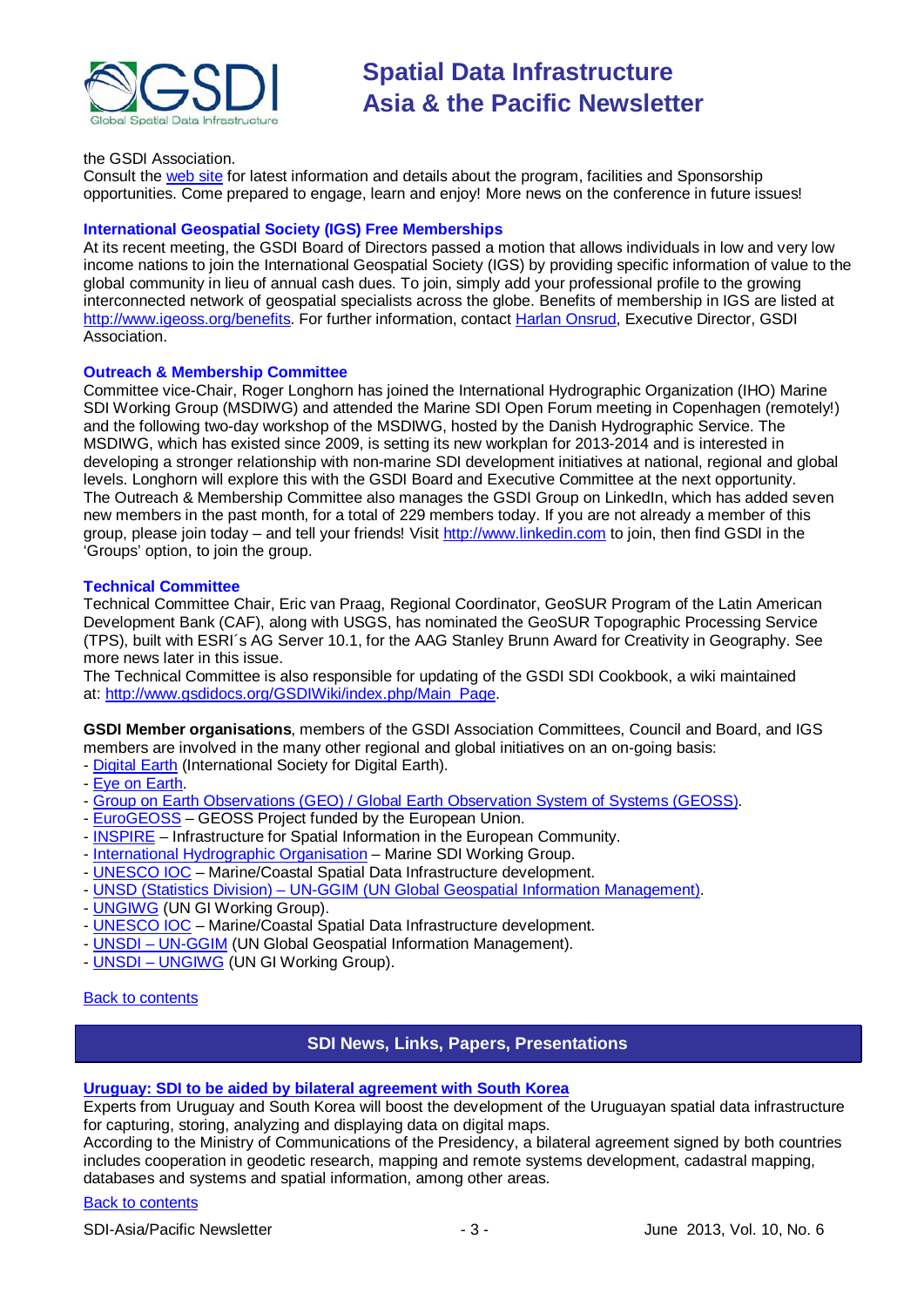

In Uruguay, the bodies linked to that infrastructure are the National Land Registry, the Military Geographic Institute, the National Bureau of Surveying, University of the Republic and the Ministry of Housing, Spatial Planning and the Environment.

Source: Prensa Latina, Montevideo, May 7, 2013? [See also: Korea Exports Spatial Information Technology](http://english.etnews.com/computing/2616394_1301.html)

#### **[Kenya: budget tabled for national SDI Centre, Land Information System](http://www.the-star.co.ke/news/article-119623/land-housing-and-urban-development-gets-sh158bn)**

The Land, Housing and Urban Development ministry has been allocated Sh15.8 billion for the next financial year to implement functions previously under three ministries.

It is expected to implement at least 60 per cent of the National Land Policy recommendations, enact four land legislations and develop at least 80 per cent of the National Land Information System in the period. The National Spatial Data Infrastructure Centre must be completed in the next financial year, besides completing at least 80 per cent of a Geo-referencing Centre, International Boundary Centre and inspecting national and international boundaries.

Source: The Star (Kenya)

**South Africa: [proposed Spatial Data Policy published for comment](http://www.info.gov.za/view/DownloadFileAction?id=190308)**, National Gazette No 36470, Vol 575 The South African Department of Rural Development and Land Reform published on May 17, 2013 two draft policy documents in the national Government Gazette (No. 36470) in support of the Spatial Data Infrastructure Act (2003): a) Policy on Pricing of Spatial Information Products and Services, and b) a) Data Custodianship Policy.

The policy on pricing seeks to make spatial data more affordable, and it intends to bring about consistency in the way the pricing policy is applied in the public sector.

The data custodianship policy seeks define the criteria for appointment as a data custodian. It also aims to promote cooperation between the various data custodians.

#### **May 21 Webinar [presentation on Canada's Geospatial Policies](https://docs.google.com/viewer?a=v&pid=gmail&attid=0.1&thid=13ed41449b38902f&mt=application/pdf&url=https://mail.google.com/mail/ca/u/0/?ui%3D2%26ik%3Dbf32a9097f%26view%3Datt%26th%3D13ed41449b38902f%26attid%3D0.1%26disp%3Dsafe%26zw&sig=AHIEtbQW1CMVW9E8N5ew)**

#### **SDI Cookbook update**

The SDI Cookbook, in its wiki version, now has an updated Chapter 10 to reflect the latest slate of standards and popular version numbers. We seek contributing editors for the other Chapters to also bring them up-to-date. About three months prior to the next GSDI Conference we will seek to affix a date and snapshot the Cookbook into a "SDI Cookbook 2013" PDF version. By saving a PDF and giving it a date of publication, it will clarify the reference and citation of the document and provide a time context.

If you are interested in helping update any of the chapters, please contact [Douglas Nebert.](mailto:ddnebert@usgs.gov)

#### <span id="page-3-0"></span>**[Back to contents](#page-0-0)**

### **SDI Spotlight**

This month's "Spotlight" feature has been held over as the contributors' submissions fell short of the high standards imposed by the editors.

The editors remind our subscribers and readers that we welcome contributions for the *Spotlight* feature.

#### <span id="page-3-1"></span>**[Back to contents](#page-0-0)**



### **GIS Tools, Software, Data**

**[Big earthquakes create global-scale GPS errors](http://science.nbcnews.com/_news/2013/05/24/18471920-big-earthquakes-create-global-scale-gps-errors?lite)** Thirteen years of supersized earthquakes, such as Friday's magnitude-8.3 in Russia, have contaminated GPS sites around the world, a new study finds. The Global Positioning System is a network of satellites and ground stations that

provide location information anywhere on Earth. Except for spots in Australia, western Europe and the eastern tip of Canada, every GPS site on the ground underwent small but important shifts since 2000 because of big earthquakes,

[Back to contents](#page-0-0) SDI-Asia/Pacific Newsletter  $\begin{array}{ccc} -4 \\ -4 \end{array}$  -  $\begin{array}{ccc} -4 \\ -4 \end{array}$  June 2013, Vol. 10, No. 6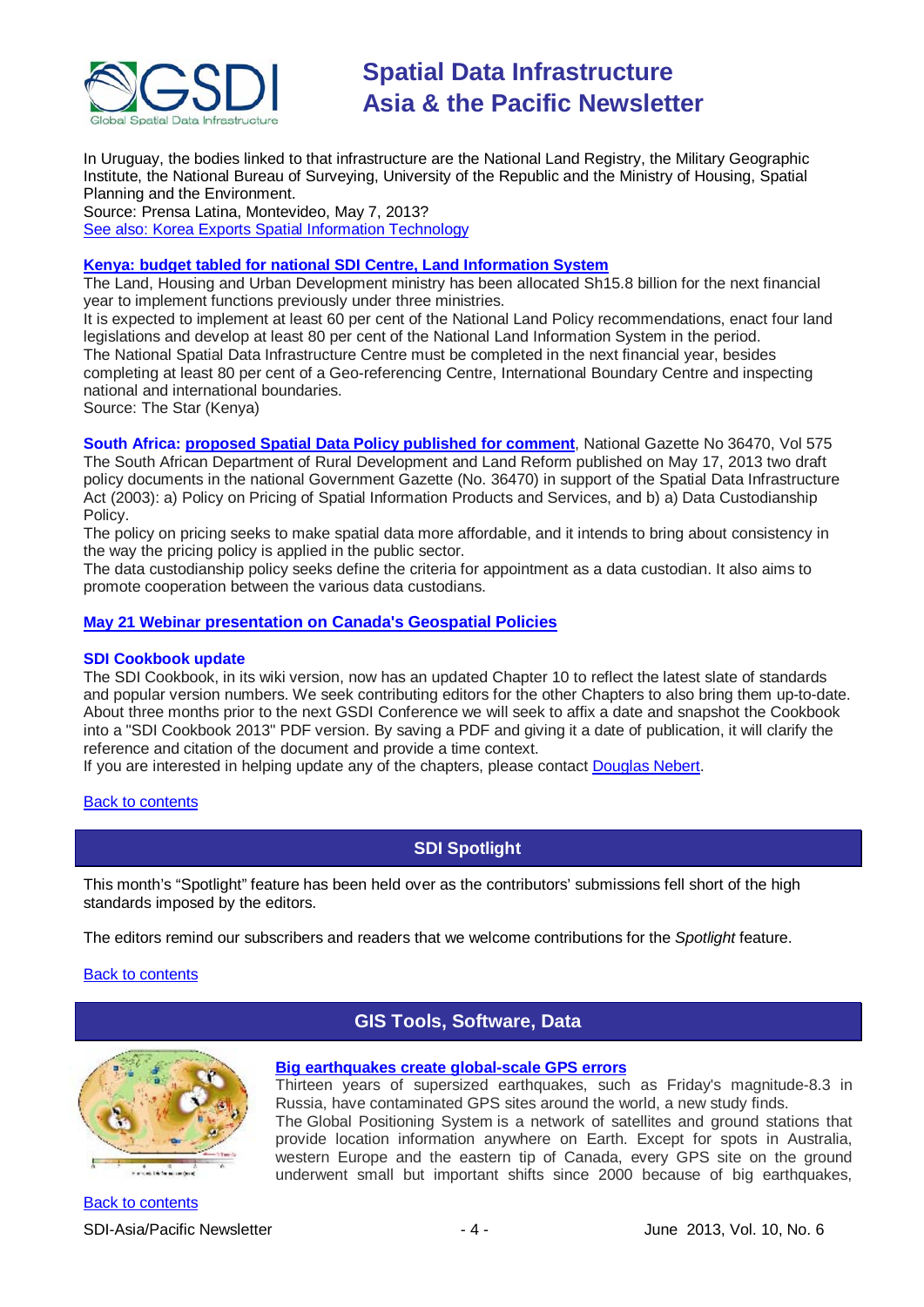

according to a study published May 6 in the Journal of Geophysical Research: Solid Earth. Source: NBC Science News

### **New Esri Metadata Editing Tool**

ArcGIS for Desktop empowers Desktop users to create content for multiple metadata standards. To ensure users can meet the Australian New Zealand Land Information Council (ANZLIC) Standards, Esri Australia has released a special Metadata Editing Tool – a customised version of the existing ArcCatalog metadata entry interface. This is compatible with version 10.0.

The Metadata Editing Tool accommodates the ANZLIC metadata mandatory profile plus approximately 50 optional elements; and also streamlines and simplifies metadata entry. Metadata users can leverage the tool to configure custom pick lists and set default values for ANZLIC profile specific elements.

Metadata can be validated and exported to an ANZLIC compliant XML file and easily published from your local desktop to the Geoportal Server or other Catalog Servers.

[More information](http://esriaustralia.com.au/products-metadata-editing-tool) and Download the [free tool.](http://esriaustralia.com.au/u/lib/public/ANZLIC_Final_20121008.zip)

#### **[DIY Mapping Goes Mainstream](http://www.theatlanticcities.com/technology/2013/05/diy-mapping-goes-mainstream/5446/)**

A [DIY aerial mapmaking kit](http://www.theatlanticcities.com/technology/2012/08/future-aerial-mapmaking-cheap-helium-balloons/3108/) from [The Public Laboratory for Open Science and](http://publiclaboratory.org/home)  [Technology](http://publiclaboratory.org/home) that enables anyone with \$95, a camera, and some helium to become a citizen cartographer. The project empowers people to document events (oil spills, Occupy protests) that official mapmakers might overlook. But this kind of grassroots aerial surveying (distinct from [other forms of grassroots mapping\)](http://www.theatlanticcities.com/commute/2013/03/mapping-growth-openstreetmap/4982/) also has another benefit: It produces bird's-eye images that are sharper and more beautiful than airplanes and satellites can capture.



To that end, a cache of more than 100 maps from the Public Lab project have now been incorporated into Google Earth itself, signaling some nice recognition of rogue mappers (and their DIY data) by the biggest commercial behemoth in the field. If you happen to stumble in your Google Earth wanders across a patch of surprisingly high-resolution landscape, you may be looking at a Public Lab contribution.

[Image: Citizen cartographer Alex Norman flying a delta kite from which a Canon S90 camera takes aerial photographs.]

#### **RELATED - [The Future of Aerial Mapmaking: Cheap Helium Balloons](http://www.theatlanticcities.com/technology/2012/08/future-aerial-mapmaking-cheap-helium-balloons/3108/)**

Most of the aerial imagery you've looked at, probably on Google Maps, is shot from high-altitude airplanes that are able to capture images of earth where one square pixel represents about one square foot of land. This resolution is better than what you'd get from a satellite, where a pixel covers maybe a square meter. From a satellite, you can make out a vehicle on the road. From a high-altitude airplane, you can tell if it's a car or a truck.

Neither option, though, can really bring you down to the intimate view of children playing in a park fountain or hot-dog vendors on a sidewalk. Some DIY aerial mapmakers have toyed with collecting this level of data from remote-controlled airplanes.

"You hear about people using them experimentally," says cartographer Stewart Long. "But they're all kind of… unofficial, and not really legal."

The Federal Aviation Administration doesn't particularly like amateurs piloting unmanned aircraft over our city streets. (This is also why commercial drones for domestic use, [in their various forms,](http://www.theatlanticcities.com/technology/2012/03/sad-truth-about-food-delivering-robots/1606/) are still a ways off). But here's a catch: no one says you can't do your own aerial map-making of cities and landscapes with a balloon. Or a kite.

The [Public Laboratory for Open Technology and Science,](http://publiclaboratory.org/home) a project of Long's with several partners, actually sells [a \\$95 DIY balloon mapping kit](http://shop.breadpig.com/collections/publiclaboratory/products/balloon-mapping-kit) that will get you started. "The design of the platform is very specific so it doesn't fall within regulations," Long says. "By that I mean you can pretty much do whatever you want with this thing."

Sources: The Atlantic "Cities"

**[Open Source Geospatial Laboratory established at the University of Southampton, UK](http://www.osgeo.org/node/1355)**

The laboratory is one of the members of a worldwide network developed under the auspices of the ICA-OSGeo Memorandum of Understanding (MoU).

In 2011, the International Cartographic Association (ICA) signed a Memorandum of Understanding (MoU) with the Open Source Geospatial Foundation (OSGeo) with the aim to develop global collaboration opportunities for academia, industry and government organisations in the field of open source GIS software and data. The MoU aims to provide expertise and support for the establishment of Open Source Geospatial Laboratories and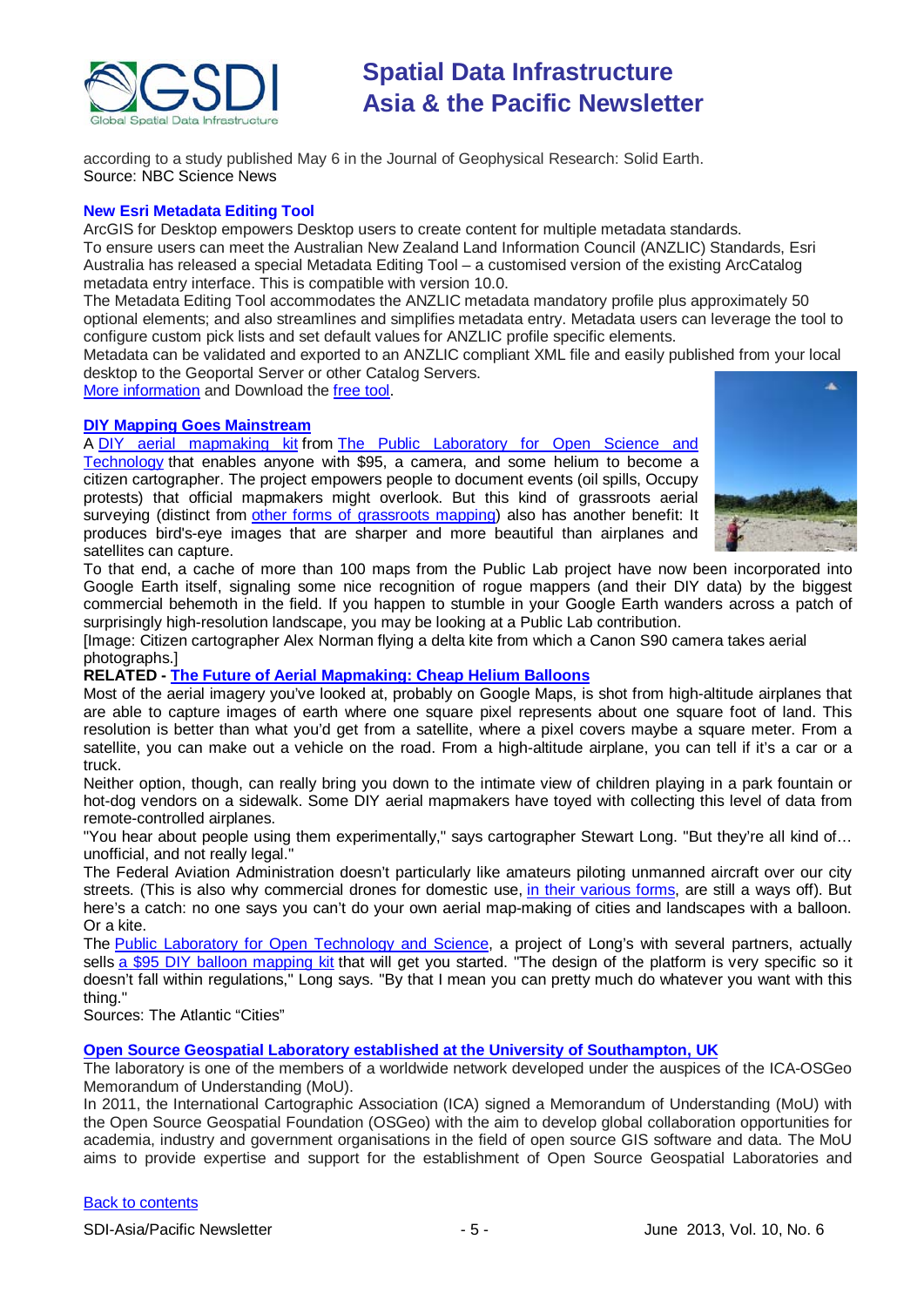

Research Centres across the world and will support the development of open source geospatial software technologies, training and expertise.

The University of Southampton is one of the top research universities in the UK and has strong research in geospatial science. The University of Southampton Open Source Geospatial Laboratory (OSGL) has been established by the GeoData Institute and Geography and Environment AU in collaboration with other initiatives in the UK and further afield. The initiative brings together staff from various disciplines (Engineering, Geography, Electronics and Computer Science) across the university.

The [Laboratory](http://www.osgl.soton.ac.uk/) will engage in open source research for geospatial software and data, using open source geospatial software and data as tools and contributing to the development of tools, standards and data through research. The lab will seek to exploit new opportunities for research, often in partnership with other OSGLs and members of the ICA-OSGeo initiative. The Laboratory will also deliver open source geospatial training and CPD programs.

OSGeo is a not-for-profit organisation founded in 2006 whose mission is to support and promote the collaborative development of open source geospatial technologies and data.

ICA is the world authoritative body for cartography, the discipline dealing with the conception, production, dissemination and study of maps.

Source: OSGeo

#### **[Australian Earth Observation Coordination Group \(AEOCG\) Whole of Community Meeting, April19, 2013](http://www.aeocg.org.au/index.php/meetings/meetings-forums-documentation)**

AEOCG's first get together for a discussion on AEOCG and its role in linking the EOS (Earth Observation System) community with government and industry coordination activities.

[Australian Earth Observation Coordination Group](http://www.aeocg.org.au/) is a collective group that provides a coordinating and sharing point for all people using images collected from satellite, airborne or any other platform for any purpose in Australia. AEOCG covers research, private industry, government, education and non-government activities. This covers people working across all natural and built environments, spanning, the earth's atmosphere, terrestrial, aquatic, urban and marine environments.

This group was formed to enable ALL of the people who collect and use earth observation data to have a forum to present and discuss their activities and define their needs for support from industry, academia and government. This is not a government focussed, spatial-science special interest group. It is meant to span all disciplines and provide an inclusive and collaborative resource to improve access to and use of earth observation data for Australia.

See copy of the **presentation**, along with a recording of the webinar and polling results from the presentation.

#### **[New Zealand: LINZ funds location-based learning](http://www.linz.govt.nz/about-linz/news-publications-and-consultations/news-and-notices/linz-funds-location-based-learning)**

#### **Readers should note that this opportunity is ONLY AVAILABLE to NZ students – it is reported here only for its newsworthy interest.**

Last year, Land Information New Zealand agreed to fund three geospatial Virtual Field Trips (VFT) to help school students understand the career opportunities offered by the spatial sciences.

The series of field trips are all focused on how geospatial, or location-based, information is being used to support the recovery and rebuild in Canterbury.

The first took place in August 2012, and the second is set for the end of May 2013.

Virtual Field Trips use multimedia and web technologies to enable school students from participating schools to interact with inaccessible places and people without leaving their classroom.

"The rebuild of Canterbury relies on information about where things are – from invisible infrastructures like electricity and water pipelines, to information on property boundaries, land use and ownership. This gives us a great opportunity to illustrate how location-based information contributes to so much of our every day life," says Geoff O'Malley, Principal Analyst in the New Zealand Geospatial Office.

"The spatial sciences are a growth area both in New Zealand and internationally, and we're working to boost the longer term capability of New Zealand to meet this growth through getting school students interested in the opportunities presented by location-based information."

Any NZ registered teacher can enroll their class in this VFT for free. So point any teachers you know in the direction of the [LEARNZ website](http://www.learnz.org.nz/) for more information.

#### **[New Zealand: LINZ To provide easier access to land records](http://www.linz.govt.nz/about-linz/news-publications-and-consultations/news-and-notices/linz-to-provide-easier-access-to-land-records)**

A new project about to get underway at Land Information New Zealand (LINZ) will soon see New Zealand business and the general public gain easier, faster and cheaper access to land records – streamlining the process involved when people are considering buying or selling property.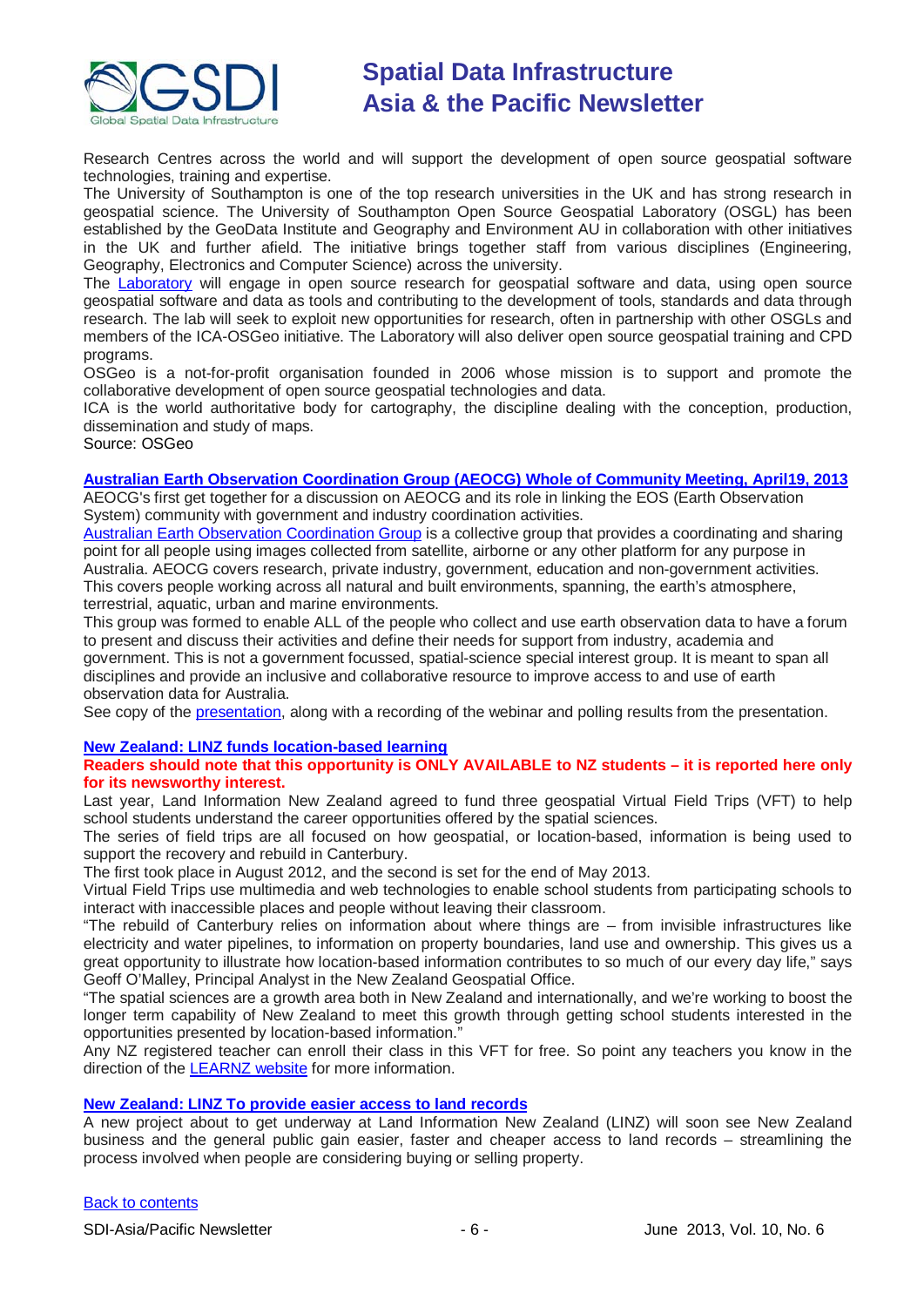

The project will deliver two online services: one allowing the public to find and purchase land records – such as property titles – automatically and instantly, and a business-to-business web interface through which land search businesses can provide records to customers.

#### **[Global Roads Open Access Data Set, Version 1](http://sedac.ciesin.columbia.edu/data/set/groads-global-roads-open-access-v1)**

CIESIN has released a digital global data set on intercity roads, the Global Roads Open Access Data Set, Version 1 (gROADSv1). Developed under the auspices of the Global Roads Data Development Task Group of the Committee on Data for Science and Technology (CODATA) of the International Council for Science, gROADSv1 combines the best available open access data on roads between human settlements into a global roads coverage consistent with the United Nations Spatial Data Infrastructure Transport (UNSDI-T) version 2 data model.

This first version of the gROADS data set is part of a continuing effort to address the need among professionals in the humanitarian response, development, transportation, biodiversity conservation, and allied fields for free and open, spatially accurate, and readily updateable data on roads in order to better understand issues such as market access, cost of transportation, and human pressures on the environment. Data on road networks connecting human settlements may be especially valuable when used in conjunction with remote sensing and other spatial data to improve decision making related to urbanization and rural development. gROADSv1 is being distributed by the NASA Socioeconomic Data and Applications Center (SEDAC) operated by CIESIN, and represents an important step towards addressing the criteria established by the CODATA Task Group.

#### **[OpenStreetMap Rolls Out a New easy map editor and Switch2OSM](http://blog.gisuser.com/2013/05/07/openstreetmap-rolls-out-a-new-easy-map-editor-and-switch2osm/)**

The new editor, codenamed 'iD', boasts an intuitive interface and clear walk-throughs that make editing much easier for new mappers. By lowering the barrier to contributions, we believe that more people can contribute their local knowledge to the map – the crucial factor that sets OSM apart from closed-source commercial maps. Source: AnyGeo blog and [OpenStreetMap blog](http://blog.openstreetmap.org/2013/05/07/openstreetmap-launches-all-new-easy-map-editor-and-announces-funding-appeal/)

#### **Data Basin – [Free and open access supports learning](http://databasin.org/)**

Data Basin is a science-based mapping and analysis platform that supports learning, research, and sustainable environmental stewardship. Free membership is available to those looking for added networking, access to educational materials, tools, data and more. The core of Data Basin is free and provides open access to thousands of scientifically-grounded, biological, physical, and socio-economic datasets. A team of scientists, software engineers, and educators at the Conservation Biology Institute (CBI) built Data Basin. This userfriendly platform enables people with varying levels of technical expertise to:

- Explore and organize data & information
- Create custom visualizations, drawings, & analyses
- **Utilize collaborative tools in groups**
- **Publish datasets, maps, & galleries**

**Develop decision-support and custom tools** 

Source: [AnyGeo blog](http://blog.gisuser.com/2013/05/02/data-basin-free-and-open-access-supports-learning/) and<http://databasin.org/>

#### **First Look – [Exploring The New Google Maps](http://blog.gisuser.com/2013/05/16/first-look-exploring-the-new-google-maps/)**

gMaps Keeps Getting Better - [Top 10 awesome features coming in the](http://www.gisuser.com/content/view/29949/222/)  [new Google Maps](http://www.gisuser.com/content/view/29949/222/) by Glenn Letham Source: AnyGeo blog



See Also - **[Here's What Google Maps' Customization Might Mean in Practice](http://www.theatlanticcities.com/technology/2013/05/public-space-danger-new-google-maps/5736/)** from The Atlantic "Cities"

#### **[This Cutting-Edge Map Tool Turns Anyone Into a Cartographer](http://www.theatlanticcities.com/technology/2013/05/cutting-edge-map-tool-turns-anyone-cartographer/5510/)**

Back in January, [OpenStreetMap](http://www.openstreetmap.org/) passed the 1 million mark of registered users, with contributors from all over the world – amateur cartographers, tech-savvy developers and people not particularly fluent in either maps or technology – adding to a growing picture of the world drawn by its own people. In the mapping universe, their collective effort has become the open-source antipode of proprietary giants in the business like Google Maps. Most mapping data in the world today is owned by someone. The information layered in OpenStreetMap is not, and that is precisely what makes it so valuable.

Now, the global project that was first launched in 2004 is growing up: OpenStreetMap today unveiled a new super-fast map editor that will give laymen near professional-grade tools to edit the world. A million people working together have now been armed to take on Google. And the product of their efforts – free geographical data that can form the foundation of infinite apps, [tools,](http://opentripplanner.com/) and [even art](http://www.theatlanticcities.com/commute/2013/03/animated-allegory-american-citys-addiction-oil/5111/) – can be used by anyone. Source: The Atlantic "Cities"

#### [Back to contents](#page-0-0)

SDI-Asia/Pacific Newsletter  $\begin{array}{ccc} -7 - 7 - 7 - 1 \end{array}$  June 2013, Vol. 10, No. 6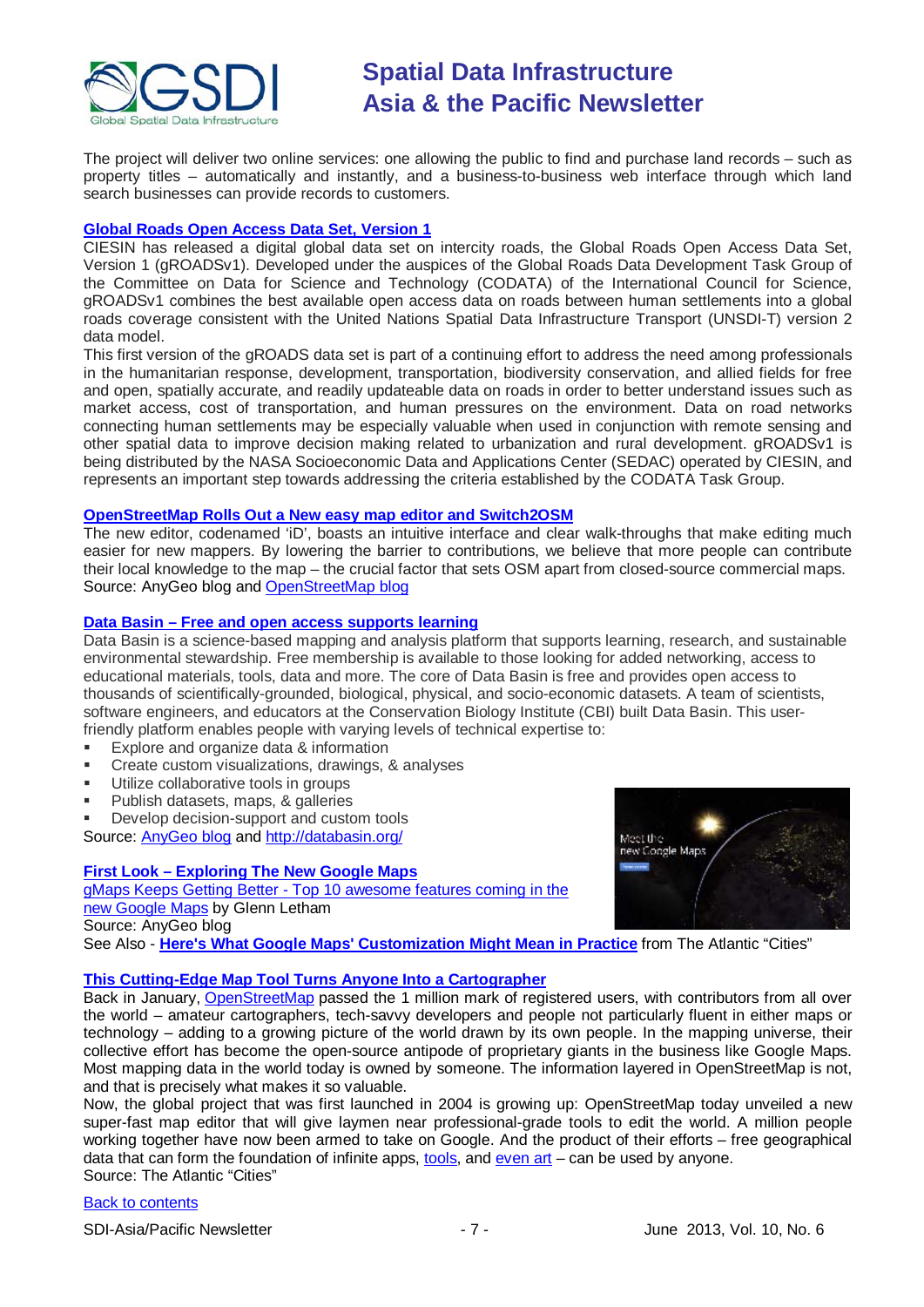

#### **[OpenGeo launches Mapmeter Public beta](http://opengeo.org/about/media/20130522-mapmeter/)**

On Friday, May 24, 2013, at Sponsor Day at FOSS4G-NA 2013, OpenGeo announced a full public beta of its new server analytics console. The product, formerly known as "The Enterprise Console," is now [Mapmeter,](http://mapmeter.com/) a full administration and management tool for analyzing GeoServer systems.

Mapmeter enables organizations to monitor the health of production deployments, optimize applications during development and diagnose critical issues. With these details, administrators and managers alike can better and more cost effectively—make decisions about their geospatial deployments.

Mapmeter sits on top of GeoServer—within the OpenGeo Suite or standalone. As a complete web-mapping solution, the Suite enables organizations to easily install, effectively operate and optimally manage spatial assets.

The Suite is commercial open source software, offering customers the best of open source (greater access and control, scalability, customization and more) with the assurance of standards compliance, expert support and advanced capabilities guaranteed by OpenGeo. With Mapmeter, spatial monitoring and reporting become one piece in a complete IT workflow.

#### **[Historical Maps Still Matter](http://www.theatlanticcities.com/technology/2013/05/why-historical-maps-still-matter-so-much-today/5537/)**

Interview with David Rumsay, owner of one of the world's finest private map collections. Source: The Atlantic "Cities"

<span id="page-7-0"></span>**[Back to contents](#page-0-0)** 

### **News from abroad**

*"This section has been included to highlight some of the developments happening outside the region which demonstrate SDI in action.*

#### **OGC standards support US President's National Strategy for Civil Earth Observations**

Contact: [info@opengeospatial.org](mailto:info@opengeospatial.org)

23 May 2013 - [The Open Geospatial Consortium's](http://www.opengeospatial.org/) (OGC®) standards are cited in the Obama Administration's National Science and Technology Council's (NSTC) recently released ["National Strategy for Civil Earth](http://www.whitehouse.gov/sites/default/files/microsites/ostp/nstc_2013_earthobsstrategy.pdf)  [Observations—](http://www.whitehouse.gov/sites/default/files/microsites/ostp/nstc_2013_earthobsstrategy.pdf)a framework for increasing the efficiency and effectiveness of the Nation's Earth-observation enterprise."

The OGC WaterML 2.0 Encoding Standard, recently approved by the OGC membership, has been endorsed as an official component of the civil Earth observation strategy of the federal government of the United States. The National Strategy for Civil Earth Observations identifies 12 "Societal Benefit Areas" for collection of information, one of which is water. The report states, ["WaterML: Water Markup Language](http://www.opengeospatial.org/standards/waterml) (ML) is an informatics initiative of the CENRS Subcommittee on Water Availability and Quality that provides a systematic way to access water information from point observation sites." CENRS is the NSTC's Committee on Environment, Natural Resources, and Sustainability.

OGC Web Services, including the [OGC Web Map Service \(WMS\),](http://www.opengeospatial.org/standards/wms) [Web Feature Service \(WFS\),](http://www.opengeospatial.org/standards/wfs) and [Web](http://www.opengeospatial.org/standards/wcs)  [Coverage Service \(WCS\)](http://www.opengeospatial.org/standards/wcs) interface standards are listed in another NSTC document, ["Exchanging Data for](http://usgeo.gov/images/USGEOMain/exchangingdataforsocietalbenefit.pdf)  [Societal Benefit: An IEOS Web Services Architecture"](http://usgeo.gov/images/USGEOMain/exchangingdataforsocietalbenefit.pdf), which is referenced in the Data-Management Framework section in the National Strategy document. IEOS is the US National Oceanic and Atmospheric Administration's (NOAA) Integrated Earth Observing System. The Architecture and Data Management Working Group of the NSTC-led [United States Group on Earth Observations \(USGEO\)](http://usgeo.gov/) prepared the document. It states on page 4: "An Internet-based service-oriented architecture is the ideal approach for developing interfaces to both new and legacy data and information systems contributing to IEOS. Standards-based service interfaces can then be designed to promote interoperability and allow users seamless access to USGEO data and services from multiple sources."

Through USGEO, the United States is a founding member and vital contributor to the intergovernmental Group on Earth Observations (GEO). GEO, a group of 88 nations and the European Commission, is developing the Global Earth Observation System of Systems (GEOSS). GEOSS is a set of agreements and technical arrangements being developed to link together existing and planned observing systems around the world. The OGC, a Participating Organization in GEO, leads the [GEOSS Architecture Implementation Pilot \(AIP\).](http://www.ogcnetwork.net/AIpilot) Source: OGC Press Release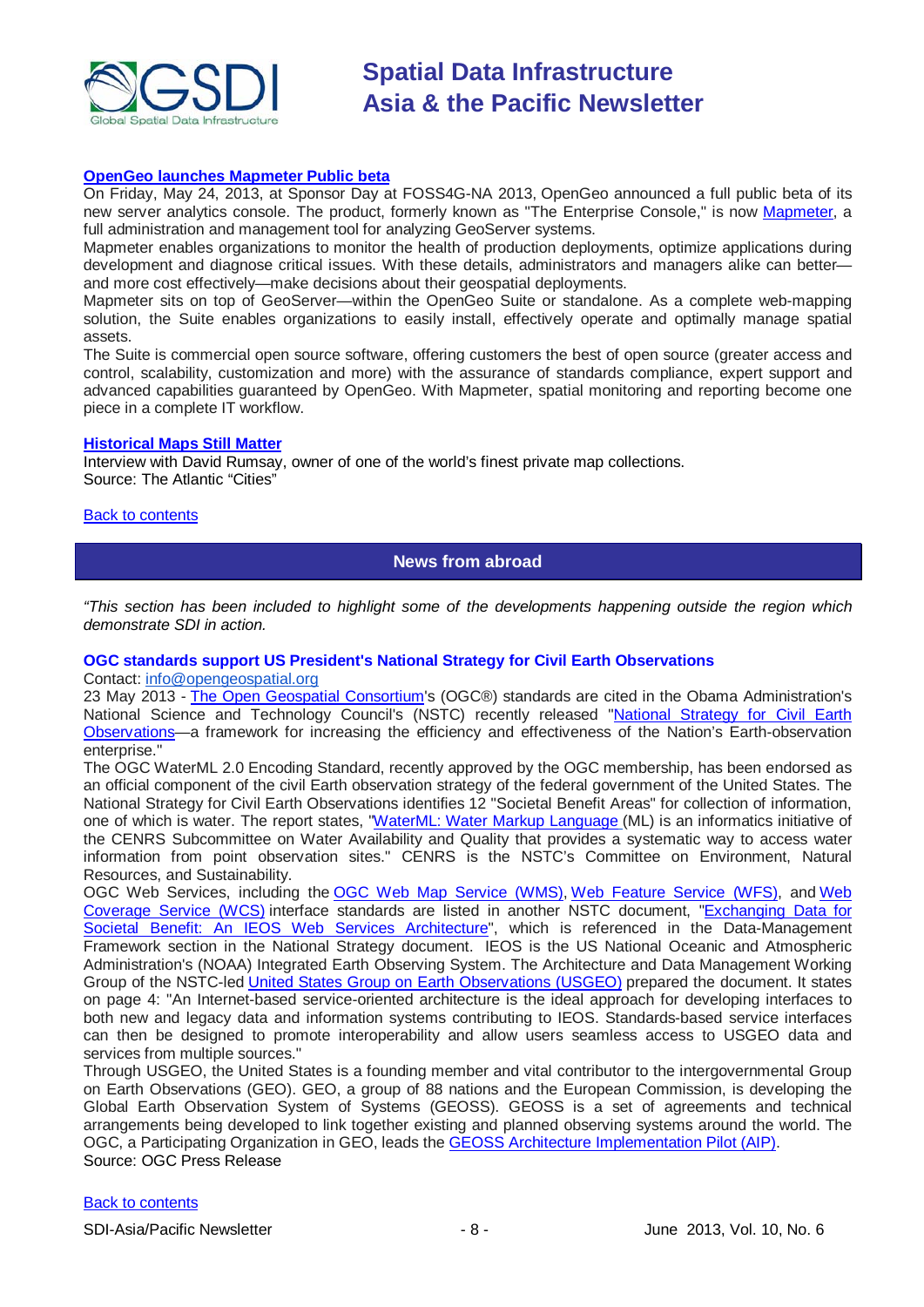



<span id="page-8-0"></span>[Back to contents](#page-0-0)

# **Spatial Data Infrastructure Asia & the Pacific Newsletter**

#### **[Imagery of Moore, Oklahoma before and after May 20 tornado](http://blog.gisuser.com/2013/05/23/imagery-of-moore-oklahoma-before-and-after-may-20-tornado/)**

The Pléiades satellites, operated and built by Astrium have captured images of Moore, Oklahoma, which clearly shows the devastation caused by the massive tornado that swept through the region on May 20, 2013. Source: AnyGeo blog

### **Articles**

### **[Data Citation Standard: A Means to Support Data Sharing, Attribution, and Traceability](http://www.e3s-conferences.org/index.php?option=com_article&access=standard&Itemid=129&url=/articles/e3sconf/pdf/2013/01/e3sconf_ichm13_28002.pdf)** (PDF)

Authors: McCallum, H., P. Plag, S. Fritz, and S. Nativi; E3S Web of Conferences 1, 28002 (2013) **Abstract:** An important incentive for scientists and researchers is the recognition and renown given to them in citations of their work. While citation rules are well developed for the use of papers published by others, very little rules are available for the citation of data made available by others. Increasingly, citation of the source of data is also requested in the context of socially relevant topics, such as climate change and its potential impacts. Providing means for data citation would be a strong incentive for data sharing. Georeferenced data are crucial for addressing many of the burning societal problems and to support related interdisciplinary research. The lack of a widely accepted method for giving credit to those who make their data freely available and for tracking the use of data throughout their life-cycle hampers data sharing. Furthermore, only clear and transparent data citation allows other scientists to obtain the identical data to replicate findings or for further research.

**Key words:** data citation, GEOSS, GEO

#### **[Cutting up the coast: natural problems need natural](http://theconversation.com/cutting-up-the-coast-natural-problems-need-natural-boundaries-12447) boundaries** by Tom Fitzgerald

Coastal management jurisdictions representing geographically larger areas would provide a better solution to current constraints. Limited human and financial resources could be pooled, efficiencies gained, knowledge shared, and funding shortfalls could be better leveraged from other sources. For small councils, inadequate resourcing and limited funds have always been the difficulty in managing the coast effectively. Any new, larger jurisdictions should be based on ecosystem or geophysical boundaries. In the UK, Shoreline [Management Plans](http://www.defra.gov.uk/publications/2011/06/10/pb11726-shoreline-guidance/) are based not on arbitrary government boundaries but on "sediment cells". Sediment cells are large sections or compartments of the coast with similar environmental conditions. Source: The Conversation

Stul T, Gozzard JR, Eliot IG and Eliot MJ (2012) **[Coastal Sediment Cells between Cape Naturaliste and the](http://www.transport.wa.gov.au/mediaFiles/mar_CoastalSedimentCells_web.pdf)  [Moore River, Western Australia](http://www.transport.wa.gov.au/mediaFiles/mar_CoastalSedimentCells_web.pdf)**. Report prepared by Damara WA Pty Ltd and Geological Survey of Western Australia for the Western Australian Department of Transport, Fremantle. (PDF)

Woodroffe, CD, Cowell, PJ, Callaghan, DP, Ranasinghe, R, Jongejan R, Wainwright, DJ, Barry, SJ, Rogers, K, Dougherty, AJ (2012), **[Approaches to risk assessment on Australian coasts:](http://www.nccarf.edu.au/sites/default/files/attached_files_publications/FinalReport_ApproachesToRiskAssessmentOnAustralianCoasts_LowRes_forweb_0.pdf) A model framework for assessing risk and adaptation to climate change on Australian coasts**, National Climate Change Adaption Research Facility, Gold Coast (PDF)

#### **[TIME and Space](http://world.time.com/timelapse/)** by Jeffrey Kluger

Spacecraft and telescopes are not built by people interested in what's going on at home. Rockets fly in one direction: up. Telescopes point in one direction: out. Of all the cosmic bodies studied in the long history of astronomy and space travel, the one that got the least attention was the one that ought to matter most to us-Earth. That changed when NASA created the Landsat program, a series of satellites that



would perpetually orbit our planet, looking not out but down. Surveillance spacecraft had done that before, of course, but they paid attention only to military or tactical sites. Landsat was a notable exception, built not for spycraft but for public monitoring of how the human species was altering the surface of the planet. Two generations, eight satellites and millions of pictures later, the space agency, along with the U.S. Geological Survey (USGS), has accumulated a stunning catalog of images that, when riffled through and stitched together, create a high-definition slide show of our rapidly changing Earth. TIME is proud to host the public unveiling of these images from orbit, which for the first time date all the way back to 1984.

Source: Time magazine

### [Back to contents](#page-0-0)

SDI-Asia/Pacific Newsletter  $\begin{array}{ccc} -9 \\ - \end{array}$  - 9 - June 2013, Vol. 10, No. 6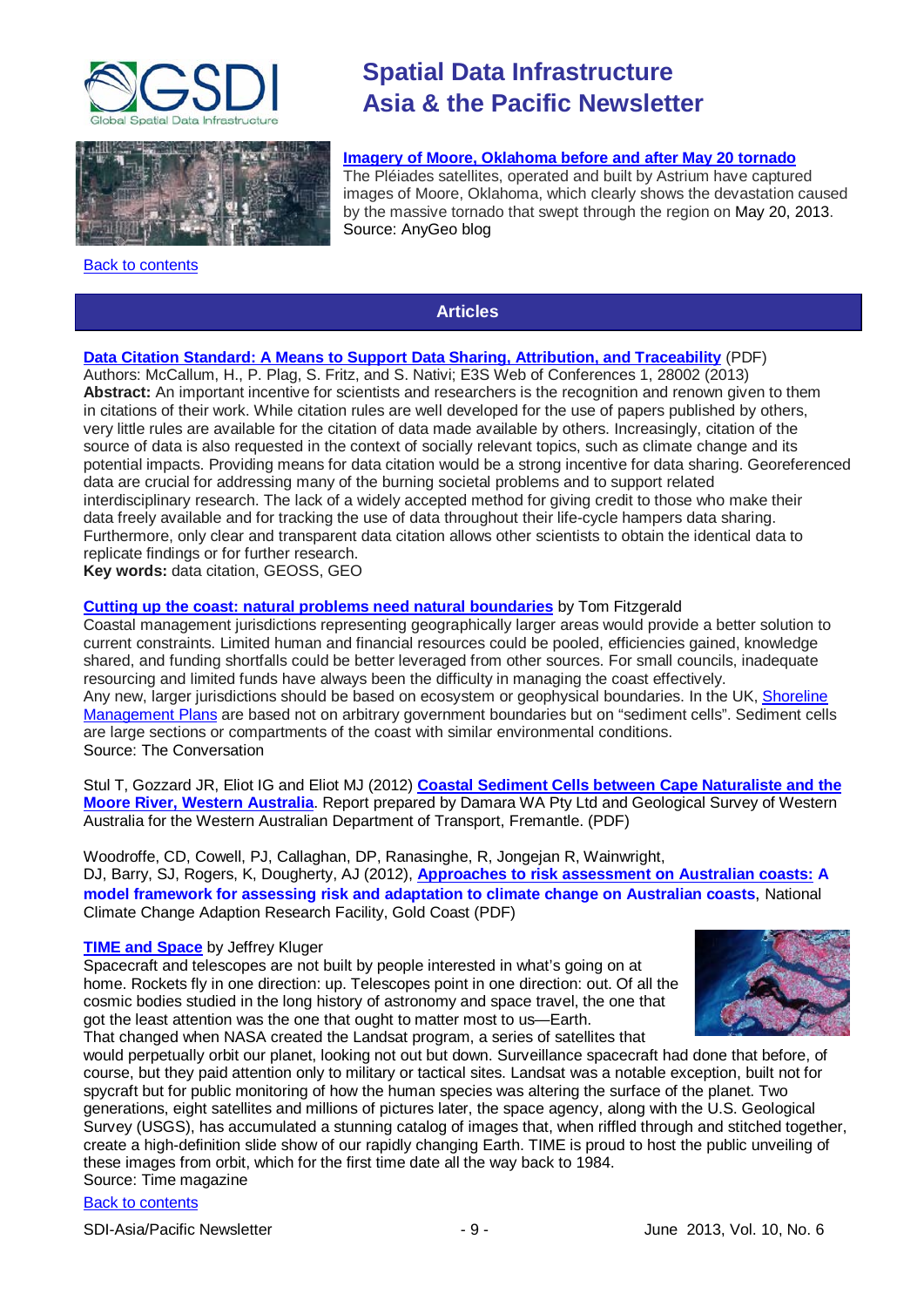

#### **[A visualization-enhanced graphical user interface for geospatial resource discovery](http://www.tandfonline.com/doi/abs/10.1080/19475683.2013.782467)**

Annals of GIS, published online: 23 Apr 2013 (not an open access journal)

Authors: Zhipeng Gui, Chaowei Yang, Jizhe Xia, Jing Li, Abdelmounaam Rezgui, Min Sun, Yan Xu & Daniel Fay

#### **Abstract:**

Information visualization and user interaction play critical roles in geospatial resource discovery processes. Well-designed graphical user interfaces improve user experience and also help convey important information to assist decision-making. Existing approaches have visualization problems that impact the efficiency of geospatial resource discovery including (1) search portals lack intuitive and diverse information visualization methods to present search results; (2) functions to sort, filter, explore and analyse search results are inadequate and inefficient and (3) value-added information to help users make selection is missing. To address these problems, we propose a visualization- and interaction-enhanced discovery workflow. We use the latest Rich Internet Application (RIA) technologies from Microsoft to implement the proposed methods for our search portal  $a \in \mathcal{C}$ GeoSearch. Specifically, (1) based on the Pivot Viewer, a multiple sorting, filtering and multi-level-zoomenabled histogram clustering function is implemented to assist in records exploration. (2) A Bing Maps Viewer is built upon the Bing Maps Control to show geo-location (e.g. BoundingBox and server location) of resources and conduct map-based interactions. (3) Multiple data visualization tools are integrated to provide data preview and animation functions. (4) A service quality viewer is developed to help users select resources based on nonfunctional properties. Results show that the proposed visualization and interaction technologies improve user experience and can help users obtain required geospatial resources effectively and efficiently.

#### **[The Law Governing Acquisition and Use of Earth Observation Data in South Africa: A Need For Legal](http://www.sajg.org.za/index.php/sajg/article/view/89)  [Harmonisation](http://www.sajg.org.za/index.php/sajg/article/view/89)** by Phetole Patrick Sekhula, South African Journal of Geomatics, Vol 2, No 2 (2013) **Abstract**

The law on acquisition and use of earth observation data in South Africa is scattered through various pieces of legislation residing in different user entities. The primary pieces of legislation governing earth observation, The South African Spatial Data Infrastructure Act of 2003 provides for the institutional framework to enhance the acquisition, integration, distribution and use of spatial data, including satellite-derived data while the South African Space Affairs Act of 1993 establishes a regulatory framework for use of outer space, which satellite earth observation is a great component. There is also the South African National Space Agency Act of 2008, which authorises the South African National Space Agency (SANSA) to acquire and utilise satellite remote sensing data.

It is of great concern that these various pieces of legislation confer authority on various entities to acquire, integrate, enhance and disseminate earth observation data. There is a great risks of duplication of effort leading to increased costs for the users of earth observation data and an unnecessary drain on the national fiscus since the majority of these entities are either State-owned and/or funded by the Treasury. [Full text.](http://www.sajg.org.za/index.php/sajg/article/view/89/45)

**[Launching a New Surveying Perspective](http://www.amerisurv.com/PDF/TheAmericanSurveyor_Wagner-NewSurveyingPerspective_Vol10No6.pdf)** by Mary Jo Wagner, The American Surveyor, Vol 10, No 6 It used to be that Rodolphe Jobard would assemble and fly remote-controlled airplanes in his spare time. Now, he is actually paid to do it.



Jobard, a professional engineer with EDF Energy, can routinely be seen walking to the center of a massive, dirt-laden field, assembling a catapult and launching an unmanned aerial system (UAS) into the sky. It's a nearly weekly ritual that Jobard has been performing since last May as part of his project management tasks for EDF's expansion project at Hinkley Point nuclear power station in Somerset, England.

"I knew shortly after arriving on site that we would need aerial photography and conventional aerial surveying approaches would be a challenge," explains Jobard, EDF's aerial intelligence team leader and a qualified pilot. "In particular, we're building near an existing nuclear power station, which presents airspace-access

issues, and cloud cover is a constant problem. A UAS aerial surveying system would resolve both the airspace and cloud cover issues and enable us to have an overview of the Hinkley site as often as we need." And it was a ground-breaking decision--it made Jobard the first-ever UAS user in EDF and in the United Kingdom, and a pioneer in the nuclear power industry--that has shown its worth in the air and on the ground.

#### [Back to contents](#page-0-0)

SDI-Asia/Pacific Newsletter 1992 10 - 10 - 10 - June 2013, Vol. 10, No. 6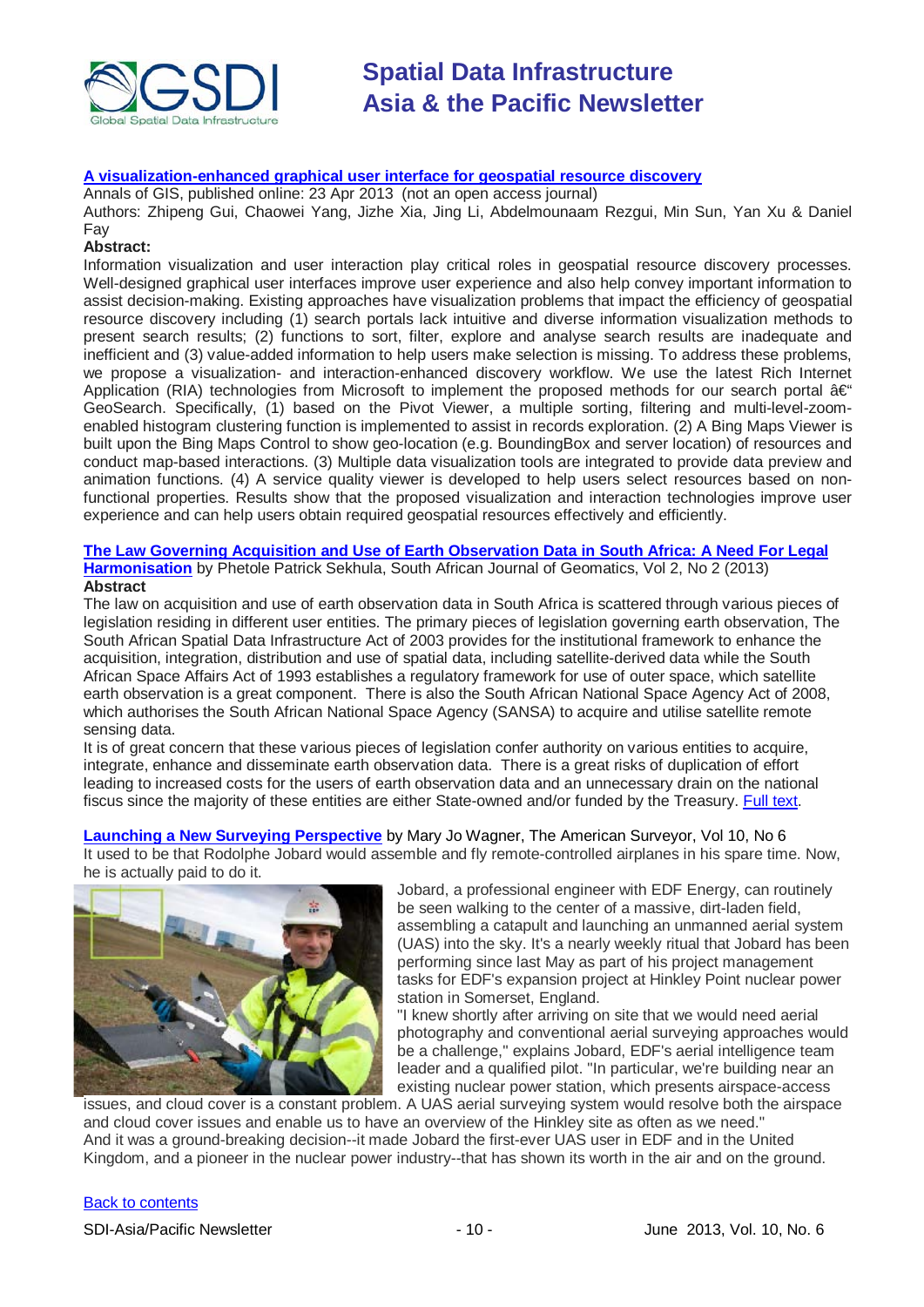

Indeed, the UAS has not only proven to be the most efficient and effective means to map the site, it has become a core data source for many business applications.

#### <span id="page-10-0"></span>**[Back to contents](#page-0-0)**

### **Books and Journals (including Videos and Web publications)**

### **[Atlas of Urban Expansion](http://www.lincolninst.edu/pubs/2072_Atlas-of-Urban-Expansion)**

The main objective of this *Atlas of Urban Expansion* is to increase understanding and help residents, policy makers, and researchers around the world come to terms with the expected global urban expansion in the coming decades. The Atlas in book form introduces the project and presents two sets of full-color maps and a set of raw data tables. The first map section contains pairs of urban land cover maps from circa 1990 and 2000, representing a global sample of 120 cities. The second map section includes composite maps of a global representative sample of 30 cities, showing the historical expansion of their urbanized areas from 1800 to 2000. In both sections, the maps shown are paired with numerical and graphical data, making it possible to compare cities in terms of their metric values on key attributes of urban expansion. The third section contains four extensive tables of urban, national, and regional data for each of the 120 cities.

Data and images from the Atlas of Urban Expansion are available for download o[n the companion website.](http://www.lincolninst.edu/subcenters/atlas-urban-expansion/) Section 4: [Geographic Information System \(GIS\) Data for Cities](http://www.lincolninst.edu/subcenters/atlas-urban-expansion/gis-data.aspx)

The GIS data used in the analysis and in making the maps can be downloaded from the website. GIS software, such as ArcGIS, is required to view these data.

For each city in the 120 city sample, these data include:

1.two urban land cover maps, one circa 1990 and one circa 2000;

2.the administrative boundary shapefile;

3.two maps of the urban landscape categories, one circa 1990 and one circa 2000;

4.the map of new development categories (infill, extension, leapfrog).

For each city in the 30 city historical sample, these data include the urbanized area shapefiles for each time period.

Use of data should include the following citation: Angel, S., J. Parent, D. L. Civco and A. M. Blei, 2010. *Atlas of Urban Expansion*, Cambridge MA: Lincoln Institute of Land Policy, online at [http://www.lincolninst.edu/subcenters/atlas-urban-expansion/.](https://owa.unimelb.edu.au/owa/redir.aspx?C=0dTbXiFUX0uPd9wcknul98O9WkY-GtAI-LpPNNDMkVR8cKtBelYyQ3fbjRLjLhiQkBmJA4Sud7M.&URL=http%3a%2f%2fwww.lincolninst.edu%2fsubcenters%2fatlas-urban-expansion%2f)

#### **[3D Visualisation World](http://visitor.benchmarkemail.com/c/v?e=2C7D98&c=27A3B&l=42E79F4&email=20i0rPjCDuEQfH2i1glrmJemkgBQcCdv&relid=509BECD)** (April 2013 newsletter)

|  | $\blacksquare$ 3D Visualization World |  |  |
|--|---------------------------------------|--|--|
|  |                                       |  |  |
|  |                                       |  |  |

#### **SDI Cookbook update**

The SDI Cookbook, in its wiki version, now has an updated Chapter 10 to reflect the latest slate of standards and popular version numbers. We seek contributing editors for the other Chapters to also bring them up-to-date. About three months prior to the next GSDI Conference we will seek to affix a date and snapshot the Cookbook into a "SDI Cookbook 2013" PDF version. By saving a PDF and giving it a date of publication, it will clarify the reference and citation of the document and provide a time context.

If you are interested in helping update any of the chapters, please contact [Douglas Nebert.](mailto:ddnebert@usgs.gov)

#### **[2013 GIS in Local Government Benchmark Study -](http://esriaustralia.com.au/benchmark-study) Preliminary Report**

The 2013 GIS in Local Government Benchmark Study: Preliminary Report is the culmination of a collaborative effort between Australia's councils, SSSI and Esri Australia. The Report, which contains the Study findings, was compiled by an independent research agency.

It provides an outline of how councils across the country are currently using GIS and also how they plan to use it in years to come.

The Report also highlights new trends and areas of growth for the sector.

Most importantly, it provides the opportunity for councils to share knowledge and insights with each other that will impact future technology strategies; and support collaboration in areas from community engagement to emergency response.

A copy of the Report has been provided exclusively to Study participants - however, you can read an overview of the findings in the articles at the link above.

#### **[GSDI and IGS Global News, Issue 3 Volume 3 for 2013](http://www.gsdi.org/newsletters#GSDI)**

#### [Back to contents](#page-0-0)

SDI-Asia/Pacific Newsletter 1992 11 - 11 - June 2013, Vol. 10, No. 6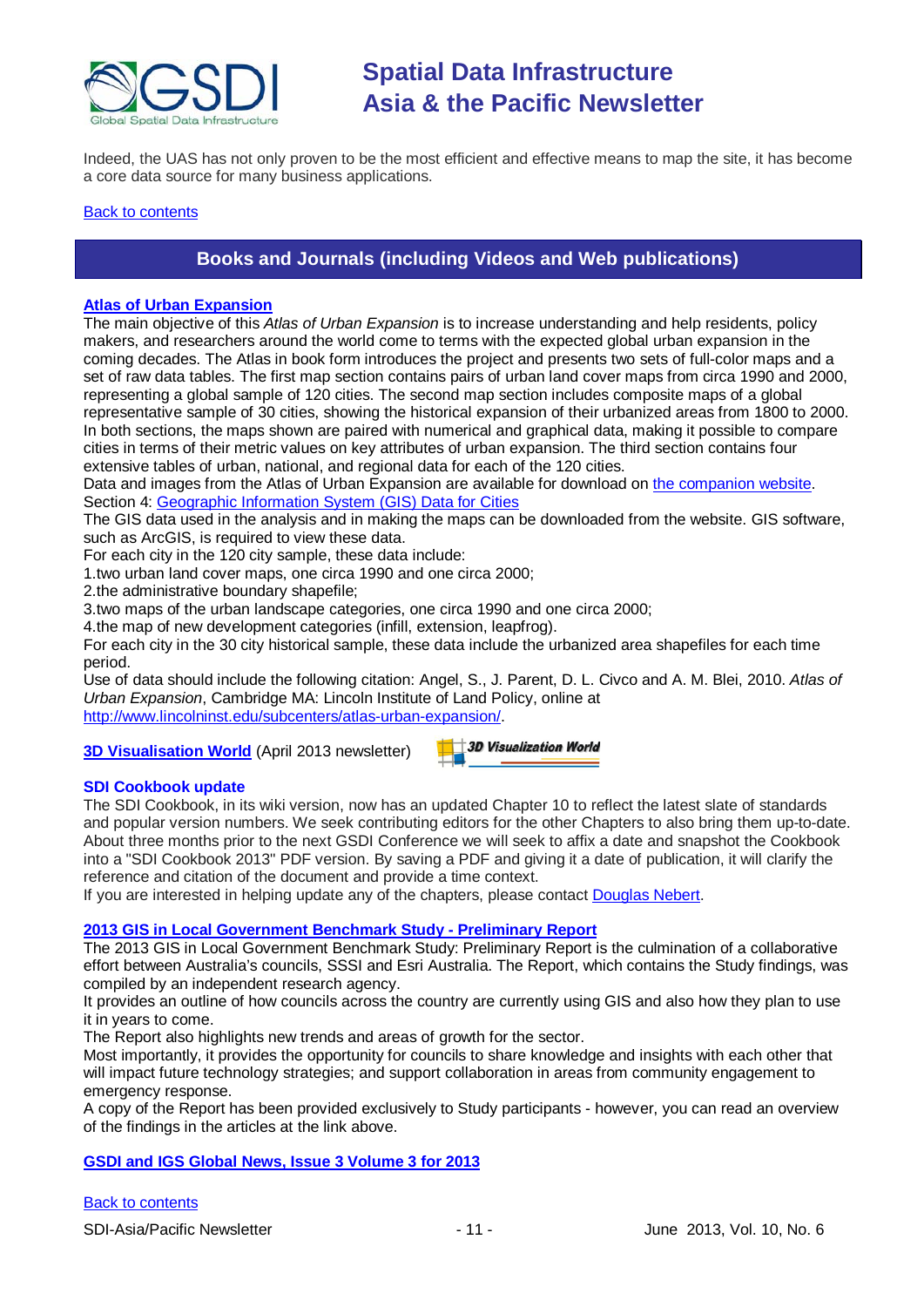

#### **[NewGeography website](http://www.newgeography.com/)**

#### **[Mapping London blog](http://mappinglondon.co.uk/)**

**[LandScan: a news update from Land Information New Zealand, Issue 64 \(March 2013\)](http://www.linz.govt.nz/sites/default/files/docs/supporting-info/about-linz/publications/landscan-201303.pdf)** In this issue...

- International acclaim for the LINZ Data Service

- Property rights reputation remains high
- LINZ establishes Crown Land Centre of Expertise
- Location-based information to boost Canterbury recovery
- First new nautical paper chart produced in-house
- LINZ takes learners on a geospatial adventure
- Stakeholder survey thanks for your feedback

#### **[Borderlines blog from the New York Times](http://opinionator.blogs.nytimes.com/category/borderlines/)**

Countries are defined by the lines that divide them. But how are those lines decided — and why are some of them so strange? Borderlines explores the stories behind the global map, one line at a time.

by Frank Jacobs

Frank Jacobs is a London-based author and blogger. He writes about cartography, but only the interesting bits. His other blog is [Strange Maps](http://bigthink.com/blogs/strange-maps)

#### Blog of **[Ragnvald Larsen, geographer](http://www.mindland.com/wp/)**

Geographer working with maps at the Norwegian Directorate for Nature Management. Part of his job is to contribute to development aid projects.

Steve Goldman's **[Map Fodder](http://www.mapfodder.com/index.html)** website

**[David Rumsay Map Collection](http://www.davidrumsey.com/)**

**International Society for Digital Earth** - August, 2012 [Newsletter](http://www.digitalearth-isde.org/news/isde-newsletter(201208).html)

**[Thoughts on the Geospatial industry, Open Standards and Open Source](http://cameronshorter.blogspot.com/2011/06/memoirs-of-cat-herder-coordinating.html)** Cameron Shorter's blog

**New Zealand - SDI Cookbook Chapter 6 – [Government and Industry, moving forward.](http://www.geospatial.govt.nz/sdi-cookbook-chapter-6-government-and-industry-moving-forward) Carnival Of The Geospatialists #3 - [Musings and Down-Right Cool Things Shared by the Geo Faithful](http://www.gisuser.com/content/view/25690/28/)**

**[Open Planet 5, the magazine published for the International gvSIG](http://jornadas.gvsig.org/descargas/magazine) Conference is now available in [electronic format](http://jornadas.gvsig.org/descargas/magazine)**

#### **[SDI Magazine](http://www.sdimag.com/)**

**[Mother Pelican: A Journal of Sustainable Human Development](http://www.pelicanweb.org/solisustv08n12page1.html)** The December 2012 issue has been published

**[LiDAR News, Vol 3, No 9](http://www.lidarnews.com/newsletter/Vol3No9.htm)** (May 29, 2013 Newsletter)

**[LiDAR News magazine](http://lidarnews.com/emag/2013/vol3no3/index.html)** (May-June, Vol 3, No 3, 2013)

**[Think Quarterly](http://thinkquarterly.co.uk/#aboutthebook)** – Google's new on-line magazine

**[Coordinates](http://mycoordinates.org/pdf/feb13.pdf)** monthly magazine - **PDF** (February 2013)

**[SERVIR-Africa community news](http://www.servirglobal.net/africa/en/News/CommunityNews.aspx)**

**GISuser - [GIS and Geospatial Technology News](http://www.gisuser.com/)**

**[National Geographic](http://www.nationalgeographic.com/) website**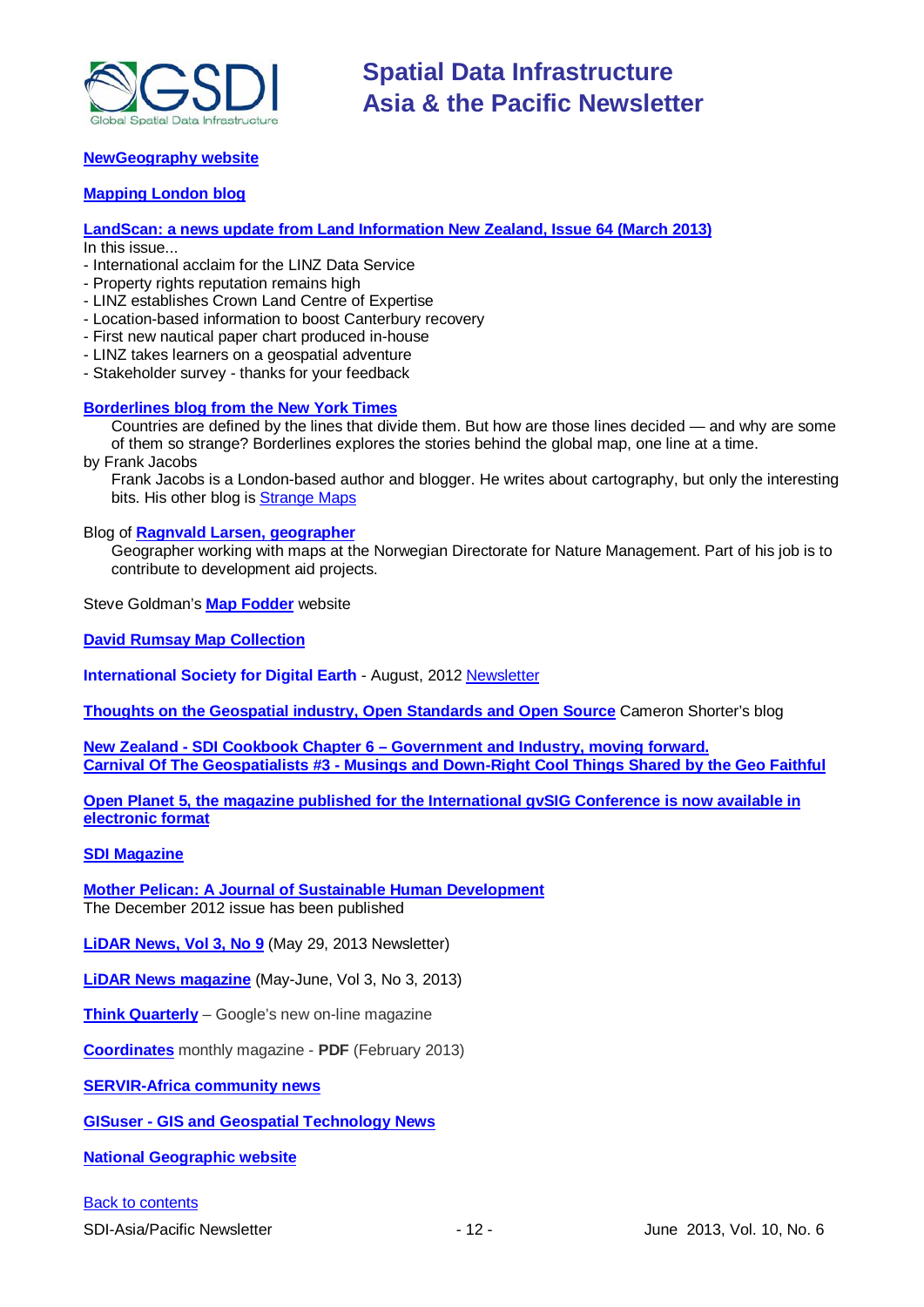

#### **[The Atlantic Cities website](http://www.theatlanticcities.com/)** including [Maps](http://www.theatlanticcities.com/posts/map/)

**[Professional Surveyor](http://www.profsurv.com/)** magazine

**[The American Surveyor](http://www.amerisurv.com/newsletter/28MAY2013.htm)** newsletter (May 28)

**[The American Surveyor Vol.10 No.6](http://amerisurv.com/emag/2013/vol10no6/index.html)** (May 2013)

**[My Co-ordinates e-zine](http://mycoordinates.org/pdf/oct12.pdf)** – October issue (PDF)

**[UN-SPIDER](http://www.un-spider.org/about/updates/un-spider-updates-march-2013)** March 2013

**[Thematic Mapping blog](http://blog.thematicmapping.org/)** Terrain mapping with Mapnik

<span id="page-12-0"></span>[Back to contents](#page-0-0)

### **Just for Fun!**

#### **[An Emotionally Intelligent GPS System](http://www.scientificamerican.com/article.cfm?id=emotionally-intelligent-gps-system)**

Imagine choosing not just the quickest path to your destination but the one that is most likely to lift your mood. Patent no. 8,364,395 fuses advances in mapping and traffic data with those in mood detection to form an emotionally intelligent navigation system.

Route-planning devices and maps already allow users to choose a path that avoids tolls or traffic jams. And some technologies can gauge mood: microphones detect voc[alstress](http://www.scientificamerican.com/topic.cfm?id=stress) in drivers asking for directions or screaming expletives; sensors detect a driver's pulse and sweaty palms on the steering wheel; and software mines social-media streams for users' emotions and locations.

A new device, designed by IBM researchers, could help tourists navigate unfamiliar cities, avoiding protests and road-rage incidents but taking in buzz-generating restaurants or tranquil scenery. Emoticons displayed along the routes would serve as guides.

The device factors in recent history. "You can choose a destination where people are happiest now or where people over the last week" have been happy, says co-inventor Paul B. French, a systems architect at IBM. If an area cheered visitors up, the system would classify the route as mood-enhancing. "The change of mood," he says, "is key."

Source: Scientific American



#### **[Creative Cartography Meets Music in The Song Map](http://blog.gisuser.com/2013/05/09/creative-cartography-meets-music-in-the-song-map/)**

– enter the Music Map. Deisgned by the crew at Dorothy, the map is a a fictional Music Town with places and street names penned from popular tunes – imagine walking down the Highway to Hell! Oh and the map also has an accompanying Spotify list too – sweet! [See more over on NME](http://www.nme.com/blogs/the-big-picture/song-map-good-enough-to-get-lost-in) and thanks to @mcg\_h for the Tweet!

Song Map is [available for purchase from Dorothy](http://www.wearedorothy.com/shop/song-map-original-open-edition/) – About the Map – The print, which was inspired by our own unhealthy obsession with music, is for fellow music geeks and includes an A-Z key listing all featured songs along with the names of who sang them. And we've set up a playlist on Spotify to accompany

the Map providing 23 hours worth of music. Source: AnyGeo blog

#### **Map Diving – [virtual sky diving with the assistance of](http://blog.gisuser.com/2013/05/10/google-maps-team-to-show-off-map-diving-at-google-io/)  [Google Maps](http://blog.gisuser.com/2013/05/10/google-maps-team-to-show-off-map-diving-at-google-io/)**

Something fun that's coming at Google I/O 2013 – map diving! Here's a first look at a fun 3D virtual Google maps realistic fly-through experience that will be shown off at Google I/O. Source: AnyGeo blog



[Back to contents](#page-0-0)

SDI-Asia/Pacific Newsletter 1992 - 13 - 13 - June 2013, Vol. 10, No. 6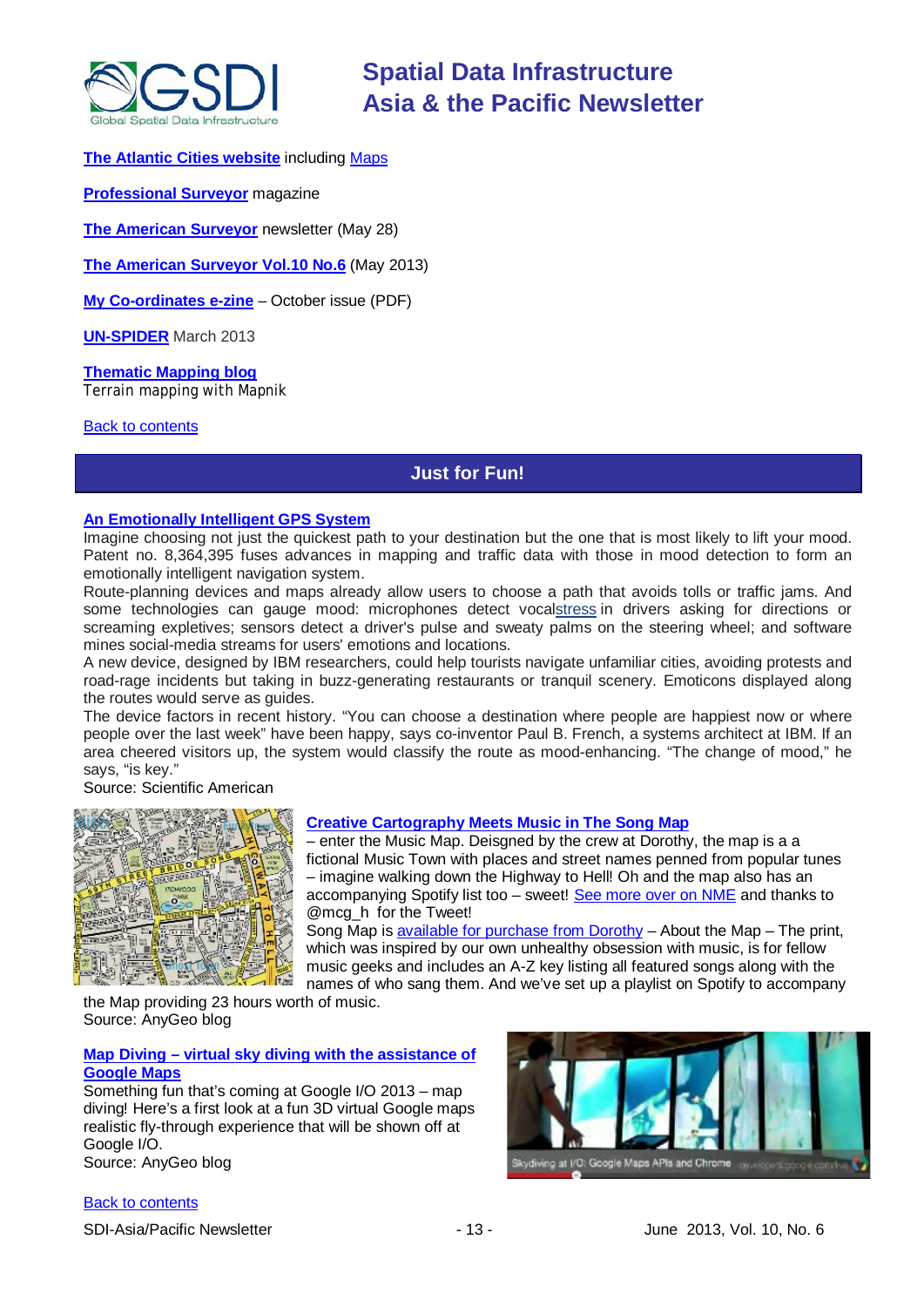

#### **[28 years of LandSat timelapse photography of Planet Earth](http://earthengine.google.org/#timelapse/v=30.34168,-97.75798,9.018,latLng&t=1.85)**

One of our greatest innovations is our ability to look at our planet from the heavens. From hundreds of miles above the surface of our planet, we can see how everything fits together. We can see the erosion of soil over millions of years, and life that springs up in the presence of water. We also see the human experiment play out on fields and plains, along rivers and oceans. From up there, our mark is left on the planet in the form of a gray organism of concrete and steel that grows and spreads to fill in valleys and dot mountain ridges. And miles away from urban centers, other signs of our existence are found: forests are cleared and lakes are depleted. Google's [Earth Engine project](http://earthengine.google.org/#intro/) lets us see these changes happening over time. Google highlights changes on the planet's surface in eight spots around the world: the booming city of Las Vegas, coal mines spreading across Wyoming , irrigation in Saudi Arabia, Lake Urmia, Iran drying up, Amazon deforestation, the Columbia Glacier retreating, coastal expansion in Dubai, and the Aral Sea drying up. Source: Google Earth Engine, [Scientific American blog](http://blogs.scientificamerican.com/plugged-in/2013/05/10/visualize-three-decades-of-changes-to-the-earths-surface-with-google-earth-timelapses/?WT_mc_id=SA_DD_20130510) and [Time magazine](http://world.time.com/timelapse/)

**Climate Change Has Shifted [the Locations of Earth's North and South Poles](http://www.scientificamerican.com/article.cfm?id=climate-change-has-shifted-location-north-south-poles&WT.mc_id=SA_DD_20130515)**

Global warming is changing the location of Earth's geographic poles, according to a study in *[Geophysical](http://onlinelibrary.wiley.com/doi/10.1002/grl.50552/abstract;jsessionid=A6265A0772DF49836381826D3B3959F8.d02t01)  [Research Letters](http://onlinelibrary.wiley.com/doi/10.1002/grl.50552/abstract;jsessionid=A6265A0772DF49836381826D3B3959F8.d02t01)*. Researchers at the University of Texas, Austin, report that increased melting of the Greenland ice sheet — and to a lesser extent, ice loss in other parts of the globe — have helped to shift the North Pole several centimetres east each year since 2005.

Source: Scientific American and *[Nature](http://www.nature.com/news/polar-wander-linked-to-climate-change-1.12994)*

#### **[Play This Utterly Addictive Geography Game](http://www.theatlanticcities.com/arts-and-lifestyle/2013/05/blow-work-and-play-utterly-addictive-geography-game/5593/)**

A few months ago, *The Atlantic* "Cities" covered the devastatingly [difficult city-guessing game](http://www.theatlanticcities.com/arts-and-lifestyle/2013/03/time-waster-day-guess-city/4925/) [Pursued,](http://pursued.nemesys.hu/) which puts you in a random city and asks you to name it.

Now we have a new hobby: [Geoguessr,](http://geoguessr.com/) which drops you anywhere that Google has put its Streetview cameras in use. (Though it seems heavily biased towards Australia, for some reason.)

You get as much time as you need to figure out the location, and if you're so inclined, you can move around as well, hunting for language, infrastructure, terrain, and other giveaways. Unlike Pursued, you get points for proximity, so if you can nail down that something is in the Midwest or New Zealand, you don't need to pinpoint its exact location.

Then, you can share your "game" -- a series of five random landscapes -- with friends, to see if they can beat your score. My high score was 11,049, and you can play with the same five landscapes [here.](http://www.geoguessr.com/?s=eyJ0b3RhbFBvaW50cyI6MTEwNDksInZlcnNpb24iOjEsInJvdW5kcyI6W1sicm91bmQiLCJsYXQiLCJsbmciLCJnTGF0IiwiZ0xuZyJdLFsxLC03LjAyNzcyNiwtMzcuMjc4MzQzMDAwMDAwMDEsLTI3LjA1OTEyNTc4NDM3NDA1NCwtNDkuNTcwMzEyNV0sWzIsLTI5LjQ1OTI0NywxNTAuOTI0MTE2MDAwMDAwMDMsLTI4LjMwNDM4MDY4Mjk2Mjc3LDEyOC42NzE4NzVdLFszLDI5LjMzNzQsLTkwLjYzODU4Mzk5OTk5OTk4LDMwLjE0NTEyNzE4MzM3NjEzLC04OC44NTc0MjE4NzVdLFs0LC0yOS4wMDkxNTUsMTM0Ljc1ODI2Njk5OTk5OTkzLC0yMi4yNjg3NjQwMzkwNzM5NjUsMTE2LjE5MTQwNjI1XSxbNSw0Mi40NTExNTksLTg0LjQ1NzkzMjAwMDAwMDAzLDM4LjY4NTUwOTc2MDAxMiwtODQuMzc1XV19) Source: The Atlantic "Cities"



After 5 months in Space, the Commander of the International Space Station and his colleagues have returned to Earth. Besides his much followed blog, the Commander also recorded [his own cover version of David Bowie's](http://www.guardian.co.uk/science/2013/may/14/international-space-station-nasa) "Space Oddity" **[Chris Hadfield's photographs of Earth from space –](http://www.guardian.co.uk/science/gallery/2013/may/13/chris-hadfield-space-in-pictures) in pictures** Source: The Guardian

#### **[A meteoroid explosion on the Moon so bright it could be seen It with the naked eye](http://www.theatlantic.com/technology/archive/2013/05/nasa-records-an-explosion-on-the-moon-so-bright-you-could-have-seen-it-with-your-bare-eyes/276002/)**

In March, NASA observed an explosion so bright it would have been visible from Earth without a telescope. "For about one second, the impact site was glowing like a 4th magnitude star." It was nearly ten times as bright as any other previously recorded impact.



Source: The Atlantic and [NASA Science News](http://science.nasa.gov/science-news/science-at-nasa/2013/16may_lunarimpact/)

#### **[Lewis and Clark, Meet Foursquare](http://www.theatlanticcities.com/technology/2013/05/lewis-and-clark-meet-foursquare/5708/)**

From Herodotus to *The Hobbit*, some books require two bookmarks: one for the text, and one for the map. But if you'd like to relive some of history's real greatest journeys without flipping back the pages, George Stiller has a website for you: [MyReadingMapped,](http://myreadingmapped.blogspot.com/) a compendium of cartographed history. Stiller has engineered 131 of what he calls "documentaries" -- interactive maps of wars, expeditions, and pilgrimages furnished not only with location markers but with prose, or in some cases photographs of buildings, paintings or sculptures. Plunge into the East African jungles with Sir Henry Morton Stanley, the Breaker of Rocks, or trace the cantilevers of Frank Lloyd Wright. Follow Alexander the Great through Central Asia or explore the battlefields of the Revolutionary War. By downloading KML files, you can use Google Earth to climb Mt. Everest with Sir Edmund Hilary or tag along with Lewis and Clark on their exploration of the Louisiana Territory. Source: The Atlantic "Cities"

#### [Back to contents](#page-0-0)

SDI-Asia/Pacific Newsletter - 14 - June 2013, Vol. 10, No. 6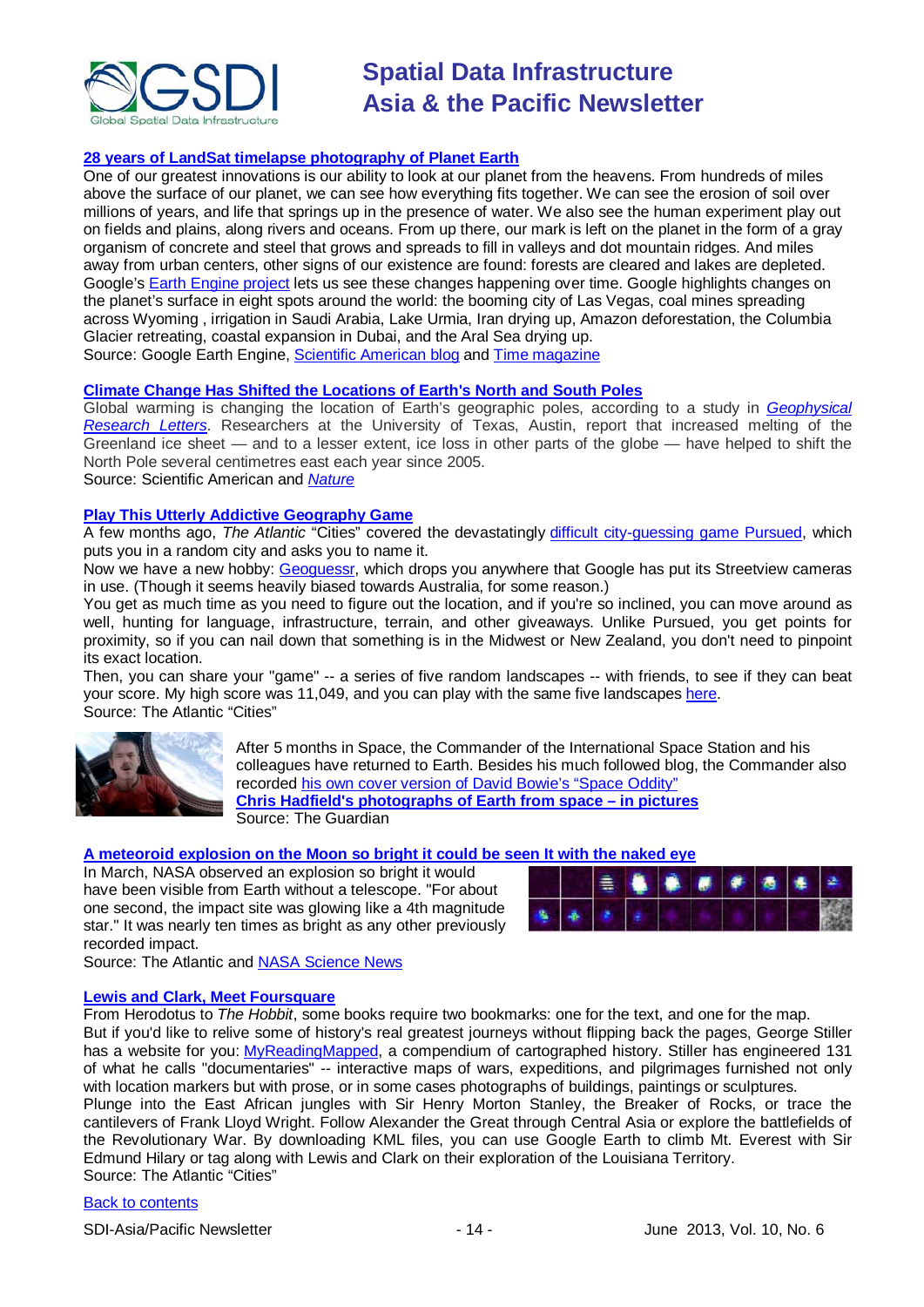

#### **[These Incredible Maps Were Made With Thousands Of Photographs](http://www.gizmodo.com.au/2013/05/these-incredible-maps-were-made-with-thousands-of-photographs/)**



Japanese photographer Sohei Nishino created these wonderful pieces of art by actually using individual pictures of landmarks and locations to map out the city. Nishino walks around each city for months and takes the photographs himself. It's a map that shows you the actual city, not just an outline. At left is part of New York including Central Park. The Diorama Maps are made from Nishino's experience of travelling around a city. He sketches

a rough outline of the city's layout and then cuts up pictures and glues them into a map. It's not going to be completely

accurate, but you can definitely see the shape and more importantly the soul of the city come to life with his maps. Source: Gizmodo

#### **[The well-dressed surveyor/cartographer's wardrobe](http://homegirllondon.com/trends-new-direction-for-maps/)**

Source: HomegirlLondon.com

<span id="page-14-0"></span>[Back to contents](#page-0-0)



### **Training Opportunities**

#### **[The GCS Geospatial Big Data Webinar Series](http://blog.gisuser.com/2013/05/22/the-gcs-geospatial-big-data-webinar-series/)**

GCS has announced a new webinar series focused on developing solutions to the challenges of Geospatial **Big Data** by leveraging the fusion of location analytics, mobile platforms and cloud technologies. The first webinar (**June 12, 2013**) will feature Montana Site Selector, a cloud-based, web-enabled GIS application that GCS built for a consortium of economic development organizations. The first GCS Geospatial Big Data webinar will offer valuable learning opportunities for large organizations that must manage and make geospatial information available to staff in many locations across the enterprise. Webinar attendees will learn to:

- Develop a next-generation, web-based GIS enabled with Cloud technology
- **Streamline complex workflows with advanced location analytics,**
- **EXECT:** Derive meaningful intelligence from multiple disparate data sets,
- Deliver business insights to personnel and the public via the mobile devices they use every day.

To register for the first GCS Geospatial Big Data webinar, visit the new [GCS website.](http://www.yourdatasmarter.com/) The one-hour free webinar will be broadcast live at 3 pm (U.S. Eastern Daylight Time) on Wednesday, June 12, 2013.

Register for the New GCS Webinar Series: "Geospatial Big Data" First Webinar – June 12 – **["Building,](http://www.yourdatasmarter.com/) Deploying and Managing Geospatial [Applications](http://www.yourdatasmarter.com/) in the Cloud."**

Source: AnyGeo blog

### **[Arizona State University GIS Lab](http://www.amerisurv.com/content/view/11050/153/)**

A good place to get a sense of where the geographic information system (GIS) field is headed is Lattie F. Coor Hall at Arizona State University in Tempe, Ariz. That's the home of the 30-credit-hour Masters of Advanced Study in GIS (MAS-GIS) Program within ASU's School of Geographical Sciences and Urban Planning. Here, students are exposed to not only the latest GIS concepts but also ever-evolving technologies. Source: The American Surveyor

#### **[Maps and the Geospatial Revolution](https://www.coursera.org/course/maps) Coursera course offered by Penn State University**

Learn how advances in geospatial technology and analytical methods have changed how we do everything, and discover how to make maps and analyze geographic patterns using the latest tools.

**Workload:** 6-9 hours/week **Next Session:** Jul 17th 2013 (5 weeks long

The past decade has seen an explosion of new mechanisms for understanding and using location information in widely-accessible technologies. This Geospatial Revolution has resulted in the development of consumer GPS tools, interactive web maps, and location-aware mobile devices. These radical advances are making it possible for people from all walks of life to use, collect, and understand spatial information like never before.

[Back to contents](#page-0-0) This course brings together core concepts in cartography, geographic information systems, and spatial thinking with real-world examples to provide the fundamentals necessary to engage with Geography beyond the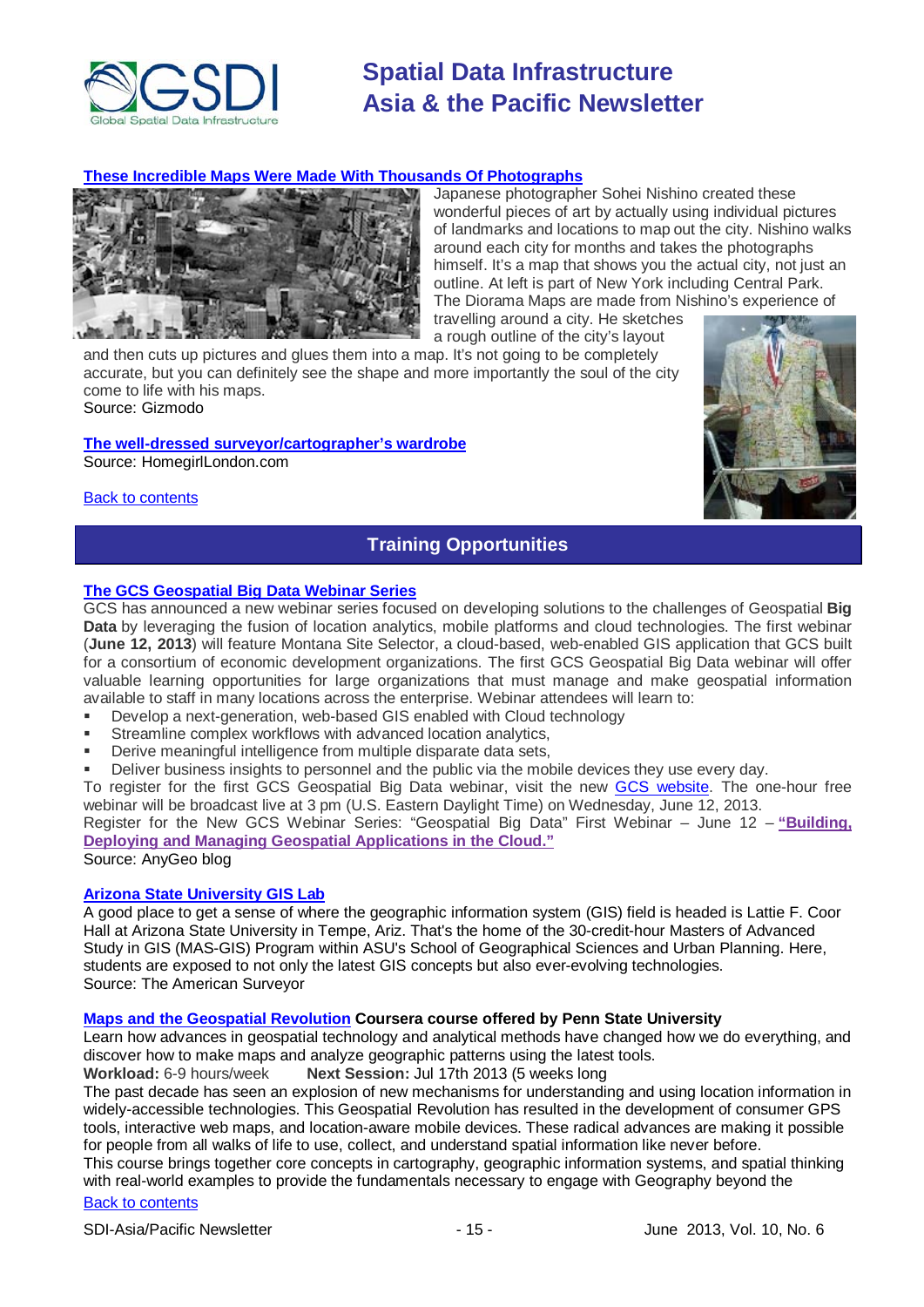

surface-level. We will explore what makes spatial information special, how spatial data is created, how spatial analysis is conducted, and how to design maps so that they're effective at telling the stories we wish to share. To gain experience using this knowledge, we will work with the latest mapping and analysis software to explore geographic problems.

#### **[New Zealand: LINZ funds location-based learning](http://www.linz.govt.nz/about-linz/news-publications-and-consultations/news-and-notices/linz-funds-location-based-learning)**

#### **Readers should note that this opportunity is ONLY AVAILABLE to NZ students – it is reported here only for its newsworthy interest.**

Last year, Land Information New Zealand agreed to fund three geospatial Virtual Field Trips (VFT) to help school students understand the career opportunities offered by the spatial sciences.

The series of field trips are all focused on how geospatial, or location-based, information is being used to support the recovery and rebuild in Canterbury.

The first took place in August 2012, and the second is set for the end of May 2013.

Virtual Field Trips use multimedia and web technologies to enable school students from participating schools to interact with inaccessible places and people without leaving their classroom.

"The rebuild of Canterbury relies on information about where things are – from invisible infrastructures like electricity and water pipelines, to information on property boundaries, land use and ownership. This gives us a great opportunity to illustrate how location-based information contributes to so much of our every day life," says Geoff O'Malley, Principal Analyst in the New Zealand Geospatial Office.

"The spatial sciences are a growth area both in New Zealand and internationally, and we're working to boost the longer term capability of New Zealand to meet this growth through getting school students interested in the opportunities presented by location-based information."

Any NZ registered teacher can enroll their class in this VFT for free. So point any teachers you know in the direction of the [LEARNZ website](http://www.learnz.org.nz/) for more information.

#### **[Free Webinars on Solving Data Challenges](http://www.safe.com/learning/webinars/)**

Sign up for future webinars and view past recorded webinars

#### **[Course Spotlight: Master of Spatial Information Science](http://themelbourneengineer.eng.unimelb.edu.au/2012/02/course-spotlight-master-of-spatial-information-science/)**

The University of Melbourne [Course Spotlight: Master of Spatial Information Science](http://themelbourneengineer.eng.unimelb.edu.au/2012/02/course-spotlight-master-of-spatial-information-science/)

Spatial information is an essential and indispensable part of any economy's infrastructure. It is needed in all walks of life and on many scales, with applications in land tenure systems, environmental modelling, food production, disaster management, climate change modelling, engineering, architecture and urban planning. Current industry shortfalls in spatial information practitioners combined with a growing demand in Australia and internationally, ensure graduates a range of well-paid job opportunities.

Find out more about the [Master of Spatial Information Science,](http://www.msi.unimelb.edu.au/study/graduate/master-of-spatial-information-science/) as well as our [scholarship opportunities.](http://www.eng.unimelb.edu.au/study/graduate/scholarships.html)

#### <span id="page-15-0"></span>[Back to contents](#page-0-0)

### **Funding Opportunities, Awards, Grants**

#### **[Academic Bursaries for FOSS4G Nottingham 2013](http://2013.foss4g.org/registration/academic-bursaries/) - The Global Conference for Open Source Geospatial Software**

The FOSS4G2013 LOC has announced a limited number of Academic Bursaries for exceptional students and early career researchers to participate and contribute to FOSS4G 2013. The organizers are extremely grateful for EDINA's support which made this possible.

More details at

#### **The deadline for applications is 21 June 2013.**

The [provisional conference program](http://2013.foss4g.org/provisional/) is now available, while the workshops can be viewed [here.](http://2013.foss4g.org/provisional/workshops.html) The final programme will be announced on Monday 17th June.

#### **[Singapore Government launches app competition](http://www.futuregov.asia/articles/2013/apr/03/singapore-government-launches-app-competition/)**

The Singapore Government announced the launch of [Apps4SG,](http://www.data.gov.sg/apps4sg/) an app development competition promoting the use of government data in developing innovative applications. **The Competition is open to all Singapore residents**.

To be eligible for the competition, a developer must create either a mobile or web-based application featuring the use of at least one government dataset.

### [Back to contents](#page-0-0)

SDI-Asia/Pacific Newsletter 1992 10 - 16 - 16 - June 2013, Vol. 10, No. 6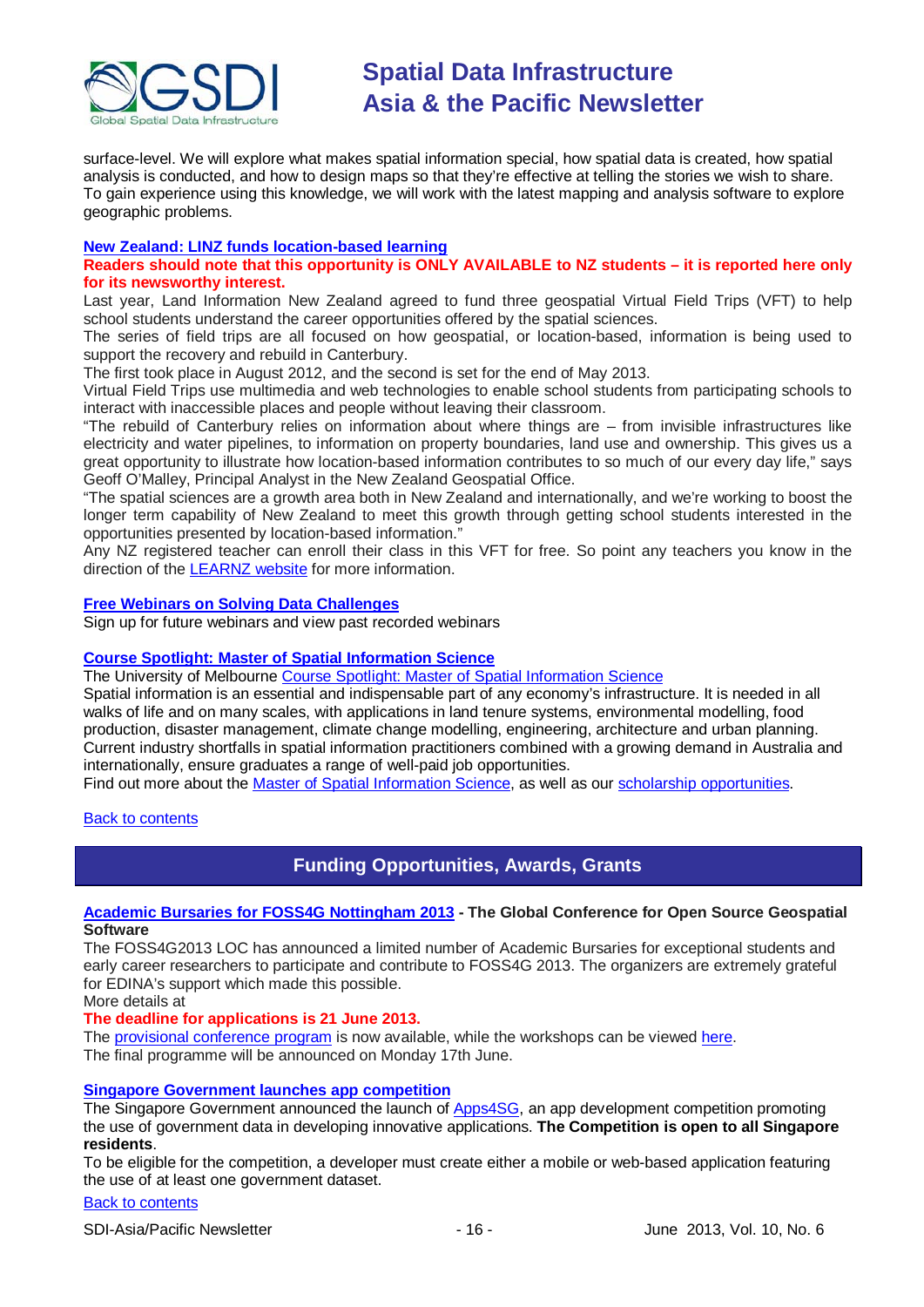

The government is offering three attractive cash prizes to winners - the first prize is SG\$10,000, the second SG\$5000, and the third SG\$3000. In addition, all apps will be eligible for consideration to receive seed funding. The government will provide free cloud services to each participating team.

Participants are encouraged to participate in hackathons to get a headstart in conceptualizing ideas and prototypes. Apps that are developed from these hackathons can be submitted to Apps4SG.

Health Up! - May 2013

Environment Up! - April 2013

Apps4SG Hackathon - June 2013

Workshops on app development and government data will be organized for participants to attend. Register your interest with us and be kept informed! [http://www.data.gov.sg/apps4sg/reg.aspx](https://owa.unimelb.edu.au/owa/redir.aspx?C=SzHNAl626ki9PiQZsK0eOSMT6H7CBtAI1q5ZvdwYeK6fo1dS_t5_M86QLVJxctM5SbXJkOBBAIY.&URL=http%3a%2f%2fwww.data.gov.sg%2fapps4sg%2freg.aspx) **Submission deadline: October 1, 2013.**

### **[OGC Student Spatial App Challenge sponsored by Google](http://appchallenge.opengeospatial.org/index.html)**

The Open Geospatial Consortium (OGC) is challenging students who have software development skills to create new applications that use OGC standards in innovative, interesting and fun ways. For example, the software application can do some or all of the following:

- Mash up data from a variety of existing geospatial Web services that provide location data

- Provide access to new sources of location data (including, for example, sensors, computer models, webcams, 3D urban models, mobile devices, or spatial databases) to support innovative applications.

- Provide access to original new Web services that provide processing capabilities for innovative applications that use new or existing location data.

The three applicants to the OGC Student Spatial App Challenge that best satisfy the competition criteria will receive an award and the opportunity to have their apps featured on the OGC website and in other media channels. In addition, the first place winner will:

- Be sponsored by OGC to receive an award in front of the OGC membership at a quarterly OGC Technical Committee meeting.

- Have a dedicated award page on the OGC website featuring the winning application.

- Be cited in an OGC press release acknowledging the award.
- Receive a Nexus Tablet donated by Google.

- Receive, for the student's academic institution, a two-year OGC membership or two-year free renewal if the institution is an existing member.

The estimated total value of the prize to be awarded is \$1,500 plus round trip travel to the winner's selected OGC TC meeting. The OGC Map App challenge is open to any university student at the undergraduate or graduate level who is enrolled part or full time as of July 15, 2013. Submissions to the challenge are by individual only. Submitters must be 18 years or older at the time of submission.

Applications must be submitted by midnight EST, July 15th, 2013.<br>OGC Press Release

#### [For registration details.](http://appchallenge.opengeospatial.org/)

#### **[Asia Geospatial Excellence Awards 2013](http://www.asiageospatialforum.org/2013/nomination.htm)**

Nominations are invited for Asia Geospatial Excellence Awards 2013 under the auspices of Asia Geospatial Forum 2013 (Kuala Lumpur 24-26 September). The awards shall be conferred to the exemplary geospatial applications development,technology innovations and policies/programs in the region. *Submission Deadline: 30 June 2013*

#### **[2013 IEEE Data Fusion Contest](http://www.grss-ieee.org/community/technical-committees/data-fusion/data-fusion-contest/)**

Recently, the IEEE Geoscience and Remote Sensing Society announced plans for its **2013 Data Fusion Contest**. The Contest, which helps connecting students and researchers around the world, evaluates existing methodologies at the research or operational level to solve remote sensing problems using data from various sensors. The Contest is open not only to IEEE members, but to everyone, and consists of two parallel competitions: Best Paper Award and



Best Classification Award. The winning teams will receive an iPad, an IEEE Certificate of Appreciation, and a free open access publication in an IEEE GRSS Journal. Final results will be announced at the 2013 IEEE International Geoscience and Remote Sensing Symposium in Melbourne, Australia, in July 2013. Thanks to AnyGeo blog

#### [Back to contents](#page-0-0)

SDI-Asia/Pacific Newsletter - 17 - June 2013, Vol. 10, No. 6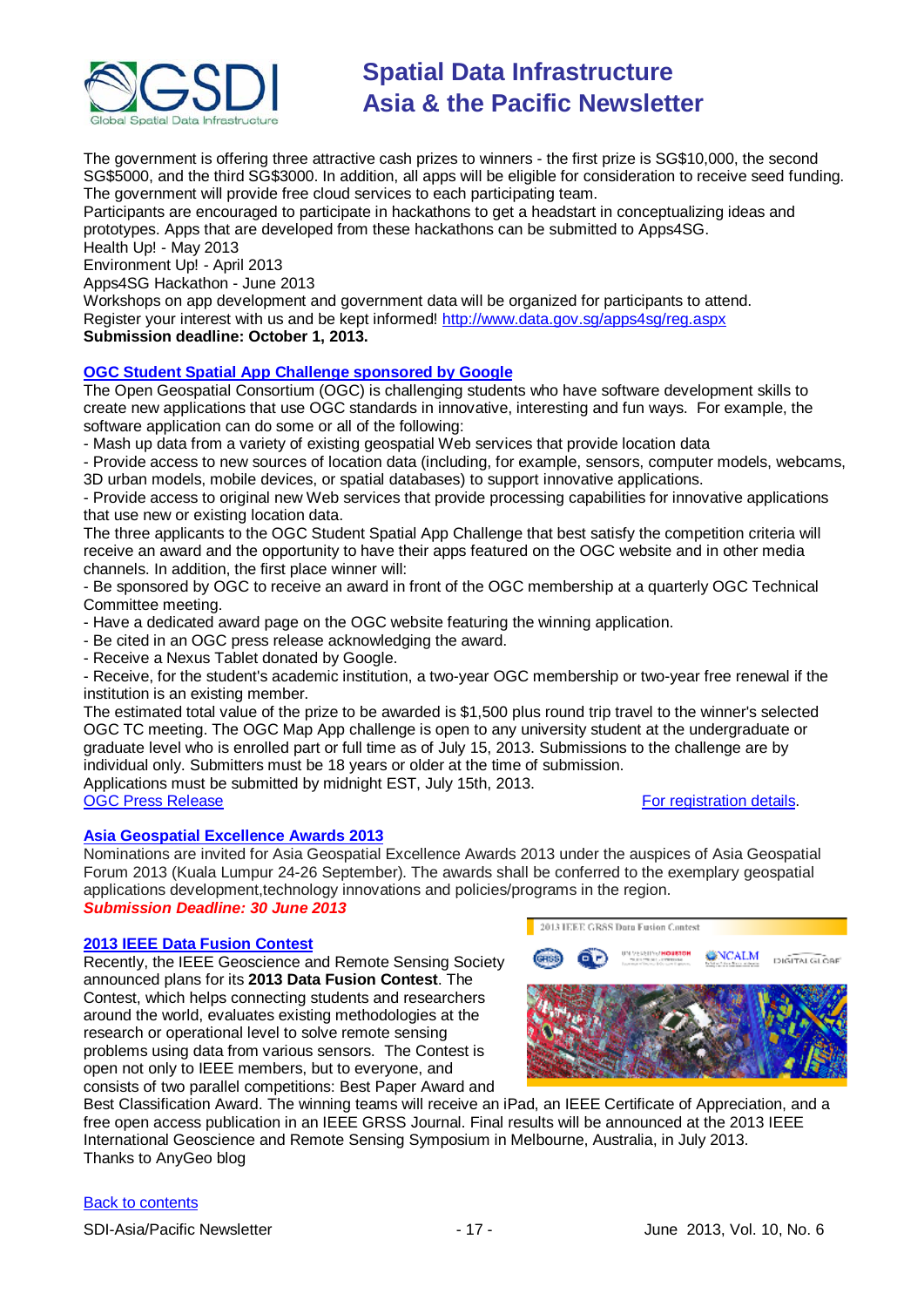

#### **[Ideas Challenge](http://www.gmes-masters.com/ideas-challenge)**

The Ideas Challenge is at the core of the GMES Masters competition. It invites students, entrepreneurs, start-up companies and SMEs to submit their ideas for an innovative commercial use of GMES to a secure online database on the GMES Masters website. The best idea for a commercially viable business idea using GMES data will be rewarded. The winner will be rewarded with a cash prize of EUR 10,000 as well as the chance to get his idea further developed in one of the six ESA Business Incubation Centres (BICs). The incubation package has a value of up to EUR 60,000.

#### **[ESA App Challenge](http://www.gmes-masters.com/esa-app-challenge)**

The European Space Agency (ESA) will award the ESA App Challenge to the best application idea for the usage of GMES on mobile phones. Proposals shall address one or more GMES main thematic areas (land, marine environment, atmosphere, climate change, emergency management). ESA is looking for ideas that can be implemented quickly into a profitable business. The application should consist of a base app containing info and news on GMES, as well as one or more specific content modules that provide relevant location-based data to users in real time. The winner will be considered for support by one of the six European Space Agency's Business Incubation Centres (ESA BICs) across Europe (value up to EUR 60,000).

#### **[European Space Imaging High-Res Challenge](http://www.gmes-masters.com/european-space-0)**

European Space Imaging (EUSI) is Europe's leading provider of Very High-Resolution (VHR) satellite data. EUSI will award the best application idea using the most advanced VHR satellite data. Application ideas which are easily implementable, sustainable, cut costs and create efficiencies are of high interest. Participants are required to submit detailed application ideas including business concepts. The winner will be awarded a data package of EUSI satellite data worth up to EUR 20,000 for use in further developing the winning application.

#### **[DLR Environmental Challenge](http://www.gmes-masters.com/dlr-environmental)**

DLR is looking for new applications in Earth observation, especially proposals addressing the mapping of the environment and climate. Ideas for using Earth observation to manage sustainable supplies of energy are also welcome. In addition to any kind of non-satellite geoinformation, proposals should be based on existing or imminent Earth observation satellite data that is available either for free or under commercial terms. The product or service generated from the idea should support either professionals from organisations and companies in environmental assessment, or the general public and consumer-oriented markets. Both regional and global applications and services are possible. Innovative ways to link the service with users are especially encouraged. The ideas should also describe a realistic scenario for their implementation involving either the general public or commercial benefits. The winner(s) will receive a voucher for a workshop or initial coaching according to what further realisation of the idea requires.

#### **[Best Service Challenge](http://www.gmes-masters.com/best-service)**

The Best Service Challenge invites service providers to upload profiles of their existing services within the main thematic areas of GMES to the GMES Masters competition website. The Best Service Challenge aims at increasing the awareness of existing Earth Monitoring Services and their benefits to European citizens. The winner of the Best Service Challenge will benefit from a substantial satellite data quota made available with financial support by the European Commission.

#### **[T-Systems Cloud Computing Challenge](http://www.gmes-masters.com/t-systems-cloud)**

T-Systems will award the prize for its Cloud Computing Challenge to the best GMES application or service idea that will make use of the cloud computing model Infrastructure-as-a-Service (IaaS) to provide Earth observation data on demand via user-oriented web portal or mobile devices. T-Systems will assist the winner in getting the awarded project off the ground. They will support the winner to realise an innovation project, which could lead to a long-term partnership.

#### **[Challenge to spur the geospatial industry](http://geospatialworld.net/index.php?option=com_content&view=article&id=23850:challenge-to-spur-the-geospatial-industry&catid=75:miscellaneous-events)**

The Singapore Land Authority has launched OneMap Challenge that seeks to promote the development of innovative map-based desktop and mobile applications by businesses and the community.

The OneMap Challenge provides a platform for application developers to showcase their creativity through the apps they develop to an increasingly tech-savvy population and enterprises, including those represented by the Association of Small and Medium Enterprises (ASME) which is one of the competition promotion partners. The Challenge also aims to facilitate collaborations between potential business partners for creating location-based apps that are useful for business enterprises and the general community.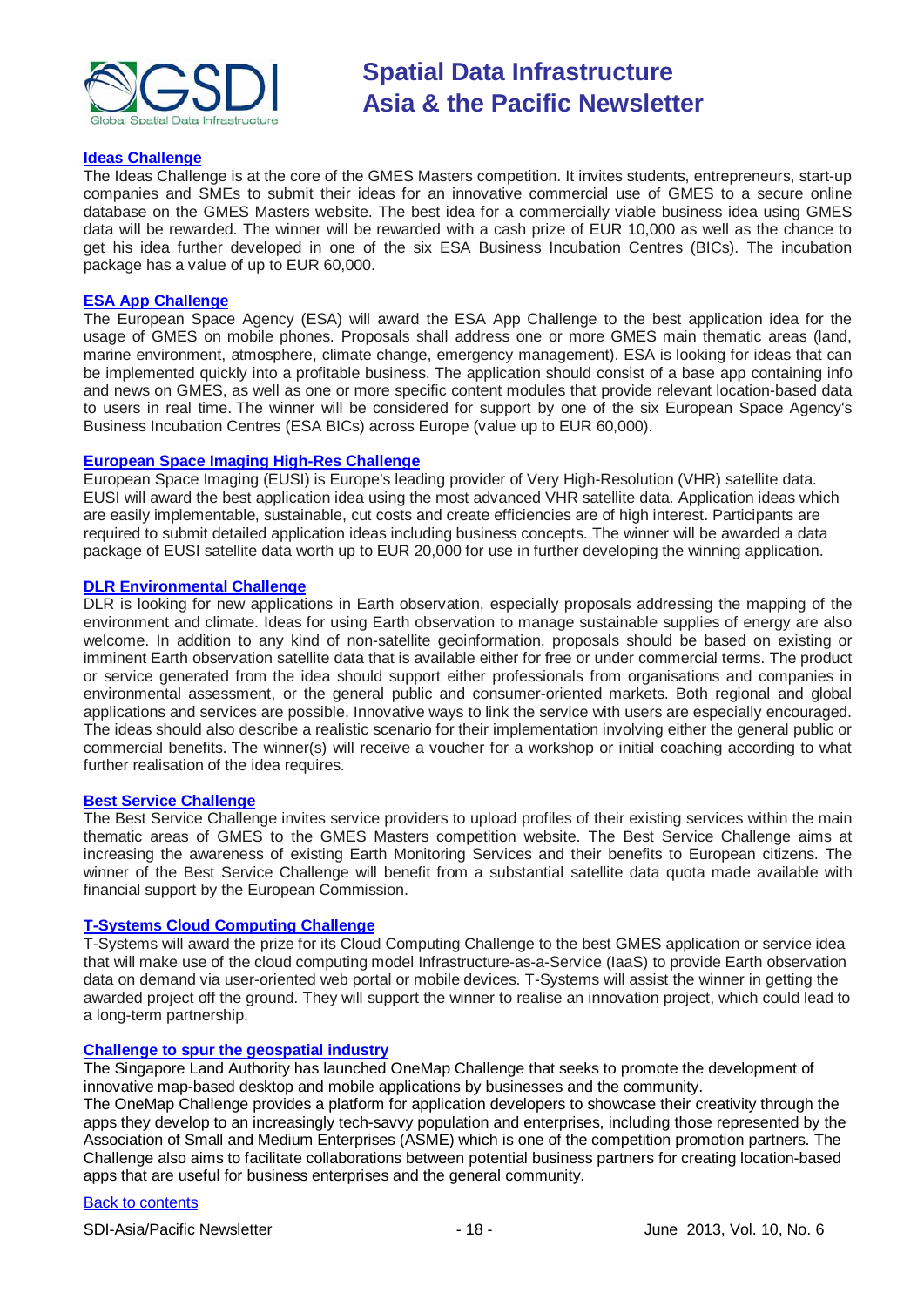

With two top prizes of \$20,000 cash each and other attractive prizes up for grabs, the OneMap Challenge is divided into two categories – Web Applications for applications that run on web browsers and Mobile Applications for those that run on smart phones, tablets and other portable devices. Visit <http://www.sla.gov.sg/OneMapChallenge> to learn more about OneMap Challenge and check out the OneMap Facebook page at [www.facebook.com/OneMap.](http://www.facebook.com/OneMap) Source: Geospatial World and [SLA press release](http://www.sla.gov.sg/htm/new/new2012/new0401.htm)

#### <span id="page-18-0"></span>[Back to contents](#page-0-0)

### **Employment Opportunities**

#### **[Director CRCSI, New Zealand](https://careers.linz.govt.nz/jobtools/jncustomsearch.viewFullSingle?in_organid=17952&in_jnCounter=222430312)**

In 2009, Land Information New Zealand established the New Zealand node of the Cooperative Research Centre for Spatial Information (CRCSI), an Australian-based collaborative joint venture. Funded in part by the Commonwealth government, the CRCSI works with industry, government and academic sectors to produce business outcomes and benefits for its participants. The role of Director CRCSI New Zealand is to coordinate a wide range of research and development activities across a growing membership base in New Zealand. As Director CRCSI you will be accountable for:

- Leading the cross-sector development and implementation of a New Zealand Geospatial Research Strategy

- Establishing and nurturing relationships within the New Zealand spatial information community and between Australian and New Zealand agencies

- Identifying and promoting opportunities for New Zealand entities to contribute to, and benefit from, CRCSI activities

- Collaborating on project formulation and execution and identifying and managing any associated risk **Application Close Date: 14-Jun-2013. [Position Description](https://careers.linz.govt.nz/jobtools/b_fileupload.proc_download?in_file_id=21396420&in_servicecode=CUSTOMSEARCH&in_organid=17952&in_sessionid=0&in_hash_key=31A5477062EA4D22FFAA8E2D22EE39AB)**

#### **GIS Job Board Launches New Website: [www.gisjobboard.com](http://www.gisjobboard.com/)**

New Site Provides Employers and Job Seekers Tools to Post and Search Jobs and Resumes in the GIS and Geospatial Disciplines

GIS Job Board has launched a new website specifically dedicated to GIS and other geospatial disciplines. The new site makes it simple for employers and job seekers to post and search for jobs and resumes. The site was created to serve the growing needs of the GIS community and help with recruiting and job seeking efforts. Visitors also have the option to view the site in a different language if they choose, making it easier for them to have access to the content

Registered users can receive jobs or resumes by email. They can also flag jobs and resumes as well as save searches, setup resume alerts, and save resumes and jobs. Users have the capability of private messaging other users in case they ever want to communicate with someone.

For more information about GIS Job Board, please visit their website at **[www.gisjobboard.com](http://www.gisjobboard.com/)**

#### <span id="page-18-1"></span>[Back to contents](#page-0-0)

### **Conference Proceedings**

#### **[Australia: AURIN Training Update](http://blogs.unimelb.edu.au/aurinands/2013/05/13/aurin-training-update/)**

Between the 1st and 3rd of May over 35 participants representing 15 partners agencies took part in a training and information session on the [Australian Urban Research Infrastructure Network](http://aurin.org.au/) (AURIN) [portal](https://apps.aurin.org.au/gate/index.html) and demonstrator projects conducted as part of the North West Melbourne Data Integration Project. This project has been delivered through the Centre for Spatial Data Infrastructures and Land Administration and jointly funded by the Australian National Data Service (ANDS) and AURIN.

Click [here](http://vimeo.com/62744887) to view the latest Demonstrator video, showcasing the latest eTools and data available through the AURIN Portal.

#### **[3D Malaysia 2013](http://www.asmmag.com/2012-12-30-14-58-59/event-coverage/4730-takeaways-from-3d-malaysia-2013.html)**

[Back to contents](#page-0-0) The First 3D Malaysia 2013 conference with the theme "3D Data for Sustainable Development" was jointly organized by DES Mapping and Intermap, USA. in Parkroyal Kuala Lumpur on January 22nd. Over 120 participants from relevant Government agencies, private sectors and academia attended the event.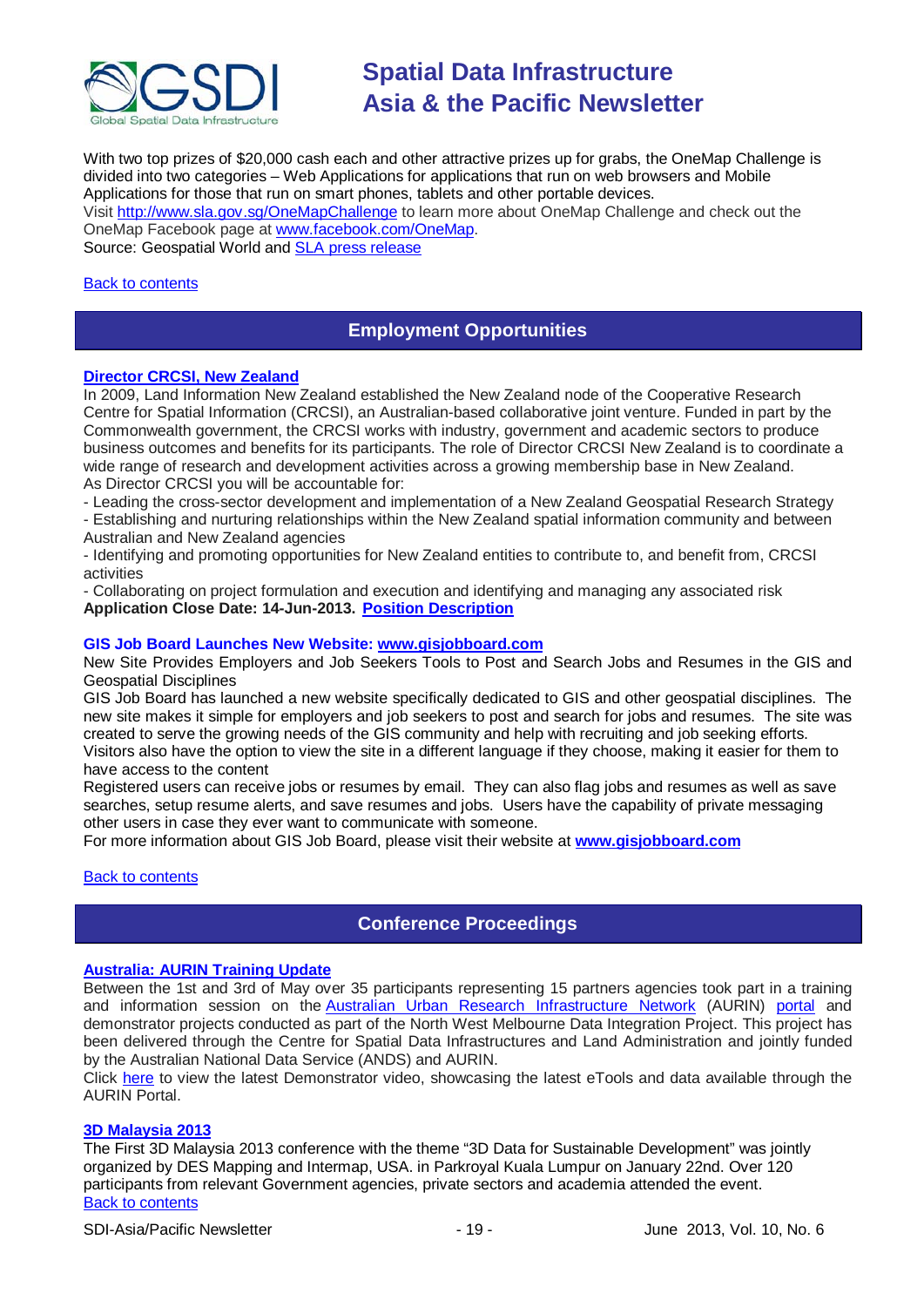

The one-day seminar showcased innovative technology and application using NextMap Malaysia – out of the box high resolution 3D terrain data for Malaysia, in addressing the challenges of National Development such as Infrastructure development, Natural Resource Management and Disaster Management. The keynote addresses by JUPEM, DES and Intermap were highly informative and educational.

**Modernization of land administration and management systems** Uganda: 17-18 January 2013



**Implementation of land information systems (LIS): sharing experiences, innovations and good practices.**

Throughout the two day conference, discussions focused on technical issues related to the choice of the solutions adopted, the methodologies to be implemented and the technical equipment installed. Other topics included issues of protection against hacking, the importance of training local people, the communication targeting administrative staff and the public, and the importance of measuring concrete benefits of such projects and their returns on investment. Several presentations

focused on the use of aerial photography or satellite imagery in cadaster projects. As the cost of a geographic dataset depends heavily on its accuracy, it is essential to define the data sources that will be used for the establishment of the cadastral reference from the start.

Picking up a key point of discussion on the theme of the added value of NSDI projects for developing countries at the regional conference IGN France International held in April 2012 in Ouagadougou (Burkina Faso) **the link between land projects and National Spatial Data Infrastructure (NSDI) was also addressed. Land projects are sometimes considered the cornerstone of NSDI initiatives**. However the situation varies considerably from one country to another. Clear links exist between LIS projects and NSDI initiatives; however, some countries initiated NSDI projects without systematic land initiatives, while others have taken advantage of LIS projects to develop national spatial data infrastructure.

**Most agreed that the highest authorities must play a determining role in the definition of public policies legal frameworks and the way these projects move forward.** Without this strategic vision, both LIS and NSDI projects encounter difficulties fail to get off the ground or are not become sustainable**. The completion of a geographic data set appears to be an essential component for both LIS or NSDI projects** and should be taken into account from the very beginning.

In her final intervention, the Minister of Lands insisted on the added value of the LI project led by IGN France International. Securing land titles will reduce poverty and enhance economic development in Uganda. More details on the regional conference and the programmes will be available at: [www.lis-uganda.go.ug](http://www.lis-uganda.go.ug/) and at [www.ignfi.com](http://www.ignfi.com/)

#### <span id="page-19-0"></span>[Back to contents](#page-0-0)

### **Conferences, Events**

For upcoming events of global or major international interest, please visit the [upcoming conference list o](http://gsdi.org/events/upcnf.asp)n the GSDI website – as this conference list will be reserved for conferences within or with specific interest to the Asia Pacific Region.

#### **The editors welcome news of conferences & events from the newsletter subscribers**

#### **[Call for Expression of Interest to host AARSE 2014 and future Conferences](http://lists.gsdi.org/pipermail/sdi-africa/2010-November/001135.html)**

Call for Expression of Interest to host the 10th biennial International Conference of the African Association of Remote Sensing of the Environment (AARSE) in October 2014 and future Conferences.

| <b>Date</b>      | <b>Location</b> | <b>Event</b>                                           |
|------------------|-----------------|--------------------------------------------------------|
| <b>June 2013</b> |                 |                                                        |
| 3-6 June         | Las Vegas, USA  | <b>Hexagon 2013 Conference</b>                         |
|                  |                 | For more information, contact: <b>Angelique Ortega</b> |
| $8 - 9$ June     | San Francisco,  | <b>State of the Map - US</b>                           |
|                  | USA             | Workshop – June 7 and OSM Hack Day – June 10           |
| 10 June          | Colombo,        | <b>Sri Lanka Geospatial Forum</b>                      |
|                  | Sri Lanka       |                                                        |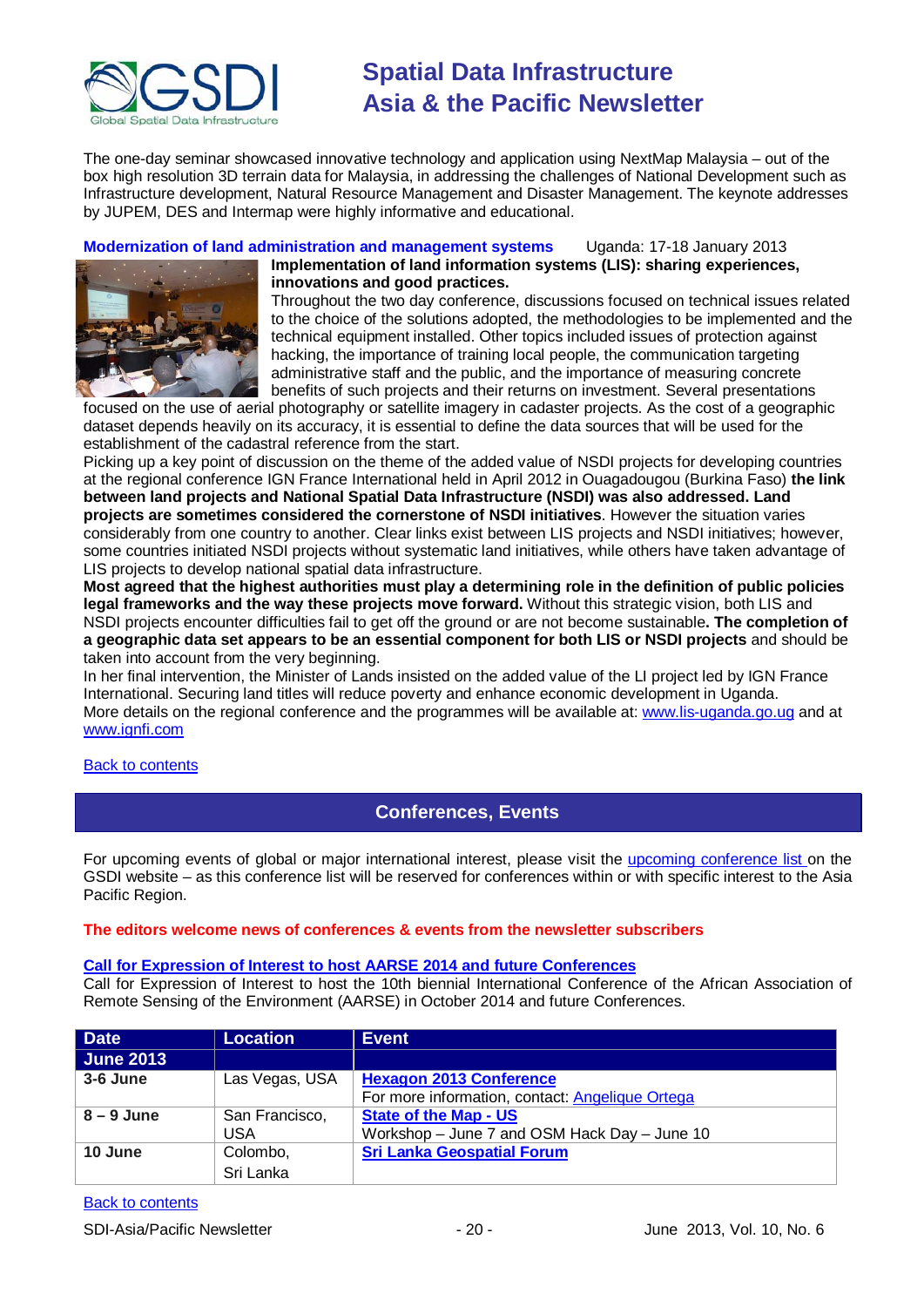

| 12-13 June              | New Delhi, India             | Geointelligence India 2013                                                                                                                                                                                                                                                                                                                                                                                                                                                                                                                                                                                                                                                                                                                                                                                                                                                                                                                                                                                                                                                                                                                                                                                                                                                                                                                                                                                                                                                                                                                                                                                                                                                                                                                                                                                                                                                                                                                    |
|-------------------------|------------------------------|-----------------------------------------------------------------------------------------------------------------------------------------------------------------------------------------------------------------------------------------------------------------------------------------------------------------------------------------------------------------------------------------------------------------------------------------------------------------------------------------------------------------------------------------------------------------------------------------------------------------------------------------------------------------------------------------------------------------------------------------------------------------------------------------------------------------------------------------------------------------------------------------------------------------------------------------------------------------------------------------------------------------------------------------------------------------------------------------------------------------------------------------------------------------------------------------------------------------------------------------------------------------------------------------------------------------------------------------------------------------------------------------------------------------------------------------------------------------------------------------------------------------------------------------------------------------------------------------------------------------------------------------------------------------------------------------------------------------------------------------------------------------------------------------------------------------------------------------------------------------------------------------------------------------------------------------------|
| $19 - 21$ June          | Manila,<br>Philippines       | <b>14th Annual Global Development Conference</b>                                                                                                                                                                                                                                                                                                                                                                                                                                                                                                                                                                                                                                                                                                                                                                                                                                                                                                                                                                                                                                                                                                                                                                                                                                                                                                                                                                                                                                                                                                                                                                                                                                                                                                                                                                                                                                                                                              |
| 23-25 June              | Tainan, Taiwan               | 3rd International Conference on Earth Observations and<br><b>Societal Impacts (ICEO&amp;SI)</b>                                                                                                                                                                                                                                                                                                                                                                                                                                                                                                                                                                                                                                                                                                                                                                                                                                                                                                                                                                                                                                                                                                                                                                                                                                                                                                                                                                                                                                                                                                                                                                                                                                                                                                                                                                                                                                               |
| $24 - 27$ June          | Ho Chi Minh City,<br>Vietnam | <b>Eighth International Conference on "Geographical Analysis,</b><br>Urban Modeling, Spatial Statistics" GEOG-AND-MOD 13<br>in conjunction with<br>The 2013 International Conference on Computational Science and<br>its Applications (ICCSA 2013)<br>Submission - papers should be submitted at: http://ess.iccsa.org/<br>[please don't forget to select "Geographical Analysis, Urban<br>Modeling, Spatial Statistics GEOG-AND-MOD 13" workshop from<br>the drop-down list of all workshops.]<br><b>Important dates</b><br>31 January 2013: Deadline for full paper submission<br>10 March 2013: Notification of acceptance<br>6 April 2013: Deadline for Camera Ready Papers<br>June 24-27, 2013: ICCSA 2013 Conference                                                                                                                                                                                                                                                                                                                                                                                                                                                                                                                                                                                                                                                                                                                                                                                                                                                                                                                                                                                                                                                                                                                                                                                                                    |
| $\overline{24-27}$ June | Ho Chi Minh City,<br>Vietnam | 1st International Workshop on Agricultural and Environmental<br><b>Information and Decision Support Systems (AEIDSS 2013)</b><br>in conjunction with<br>The 2013 International Conference on Computational Science and<br>its Applications (ICCSA 2013<br>Deadline for Full Paper submission: extended to February 1, 2013<br>Notification of Acceptance: March 10, 2013<br><b>Workshop description:</b><br>Monitor and manage sanitary risks, study climate change,<br>environmental impacts in connexion with agricultural practices (the<br>use of pesticides, for example), mapping the good ecological status<br>of rivers, simulate spread of forest fires  are environmental and<br>agricultural challenges for which Information and Decision Support<br>Systems represent effective solutions. New theoretical and<br>technical challenges emerge from the integration of several<br>scientific domains such as agronomy, mathematics, information<br>technology and computer science. The objective of the proposed<br>workshop is to show how the latest advances in research in<br>information and decision-support systems can be applied to<br>environmental and agricultural matters.<br>Information and Decision Support Systems topics (include but are<br>not limited to):<br>* Database, Data Warehouses<br>* Geographic Information Systems<br>* Cloud/Grid Computing<br>* Distributed information systems<br>* Interoperability between information systems<br>* Data Integration<br>* Geovisulization Knowledge management<br>* Spatial Big Data<br>* Geosensor network<br>* Software Engineering<br>* Data Mining<br>Proceedings and Journal special issue:<br>Accepted papers of the Workshops will be included in a Springer-<br>Verlag Lecture Notes in Computer Science (LNCS) volume.<br>Selected papers will be invited to submit extended versions to a<br>special issue of the Ecological Informatics journal. |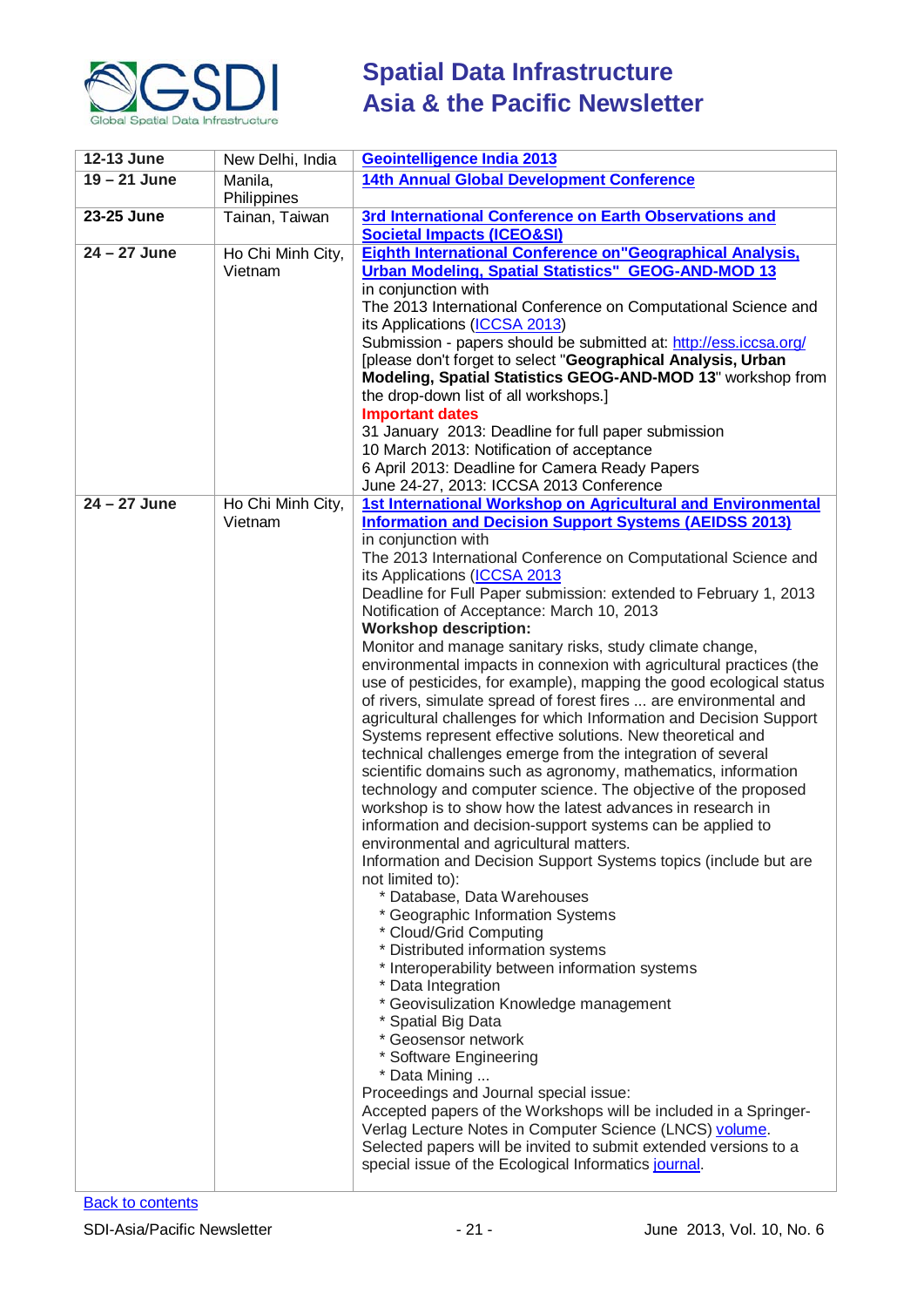

| 24-26 June       | Washington, DC,                   | <b>GIS for Government: Addressing the Challenges of Funding</b>                                                                                                                                                                                                                                                                                                                                                                                                                                                                                                                                                                                                                                                                                                                                                                                                                                                                                                                              |  |  |
|------------------|-----------------------------------|----------------------------------------------------------------------------------------------------------------------------------------------------------------------------------------------------------------------------------------------------------------------------------------------------------------------------------------------------------------------------------------------------------------------------------------------------------------------------------------------------------------------------------------------------------------------------------------------------------------------------------------------------------------------------------------------------------------------------------------------------------------------------------------------------------------------------------------------------------------------------------------------------------------------------------------------------------------------------------------------|--|--|
|                  | <b>USA</b>                        | and Interoperability<br><b>RIEGL LIDAR 2013</b>                                                                                                                                                                                                                                                                                                                                                                                                                                                                                                                                                                                                                                                                                                                                                                                                                                                                                                                                              |  |  |
| 25-27 June       | Vienna, Austria                   |                                                                                                                                                                                                                                                                                                                                                                                                                                                                                                                                                                                                                                                                                                                                                                                                                                                                                                                                                                                              |  |  |
| <b>July 2013</b> |                                   |                                                                                                                                                                                                                                                                                                                                                                                                                                                                                                                                                                                                                                                                                                                                                                                                                                                                                                                                                                                              |  |  |
| $2 - 5$ July     | Salzburg, Austria                 | <b>GI Forum 2013 - Creating the GISociety</b><br>The international GI Forum attracts an interdisciplinary audience<br>interested in discussing progress and new ideas in GIScience. The<br>GI_Forum communicatesinnovative research and learning in<br>Geographic Information Science with focus on hardware,<br>software, orgware and brainware for the GISociety, and their inter-<br>relationships. Young researchers are especially invited to contribute<br>and discuss their research. Together with recognized scientists they<br>will find a vibrant community from academia, business, and<br>education ready to embrace new ideas and explore new research<br>directions. GI Forum runs concurrently with the highly regarded<br>German language conference on Applied Geoinformatics - AGIT.<br>The two symposia share some 1200 participants, the innovative<br>AGIT EXPO exhibit and stimulating social events.<br>Submission deadline February 1, 2013.<br>Contact.            |  |  |
| 8-12 July        | San Diego, USA                    | <b>Esri International User Conference</b>                                                                                                                                                                                                                                                                                                                                                                                                                                                                                                                                                                                                                                                                                                                                                                                                                                                                                                                                                    |  |  |
| $16 - 18$ July   | Gold Coast,<br>Australia          | <b>IGNSS 2013</b><br>The International Global Navigation Satellite Systems (IGNSS)<br>Society Inc. is pleased to announce IGNSS 2013<br><b>Closing Date for Submission of Abstracts: Monday</b><br>4 <sup>th</sup> February, 2013:<br>Information regarding on line submission of abstracts and abstract<br>templates will be updated in due course on the <b>IGNSS Society</b><br>website.<br><b>Submission of Peer Reviewed and Non Peer Reviewed Papers:</b><br>Information regarding On Line Submission of Peer Reviewed and<br>Non Peer Reviewed Papers will be updated in due course on the<br><b>IGNSS Society website (Click here).</b><br><b>IGNSS Free Membership:</b><br>There is no fee to register for Membership of the IGNSS<br>Society. Complete the On Line Membership Form.<br>Benefits of Membership include reduced Symposium Registration<br>Fees.<br>Contact: http://www.ignss.org/                                                                                    |  |  |
| $21 - 26$ July   | Melbourne,<br>Australia           | <b>IEEE International Geoscience and Remote Sensing</b><br><b>Symposium (IGARSS)</b><br>On behalf of the IEEE Geoscience and Remote Sensing Society<br>and the IGARSS 2013 Local Organising Committee, we are<br>delighted to invite you to Melbourne, Australia for IGARSS 2013.<br>We are looking forward to welcoming leading scientists, engineers<br>and educators from the diverse disciplines that make up the<br>Geoscience and Remote Sensing community. We also hope to<br>attract new delegates from the Asia-Pacific and Oceania<br>regions. We will be offering a world class technical program<br>encompassing traditional IGARSS topics and new topics reflecting<br>the theme of the 2013 Conference, "Building a Sustainable Earth<br>through Remote Sensing". This theme was selected to emphasize<br>the issues that most affect the Earth's environment, and the human<br>impact on the planet. We welcome both seasoned and new<br>delegates to Melbourne in July 2013. |  |  |
| 22-24 July       | Mountain View,<br>California, USA | <b>Geo for Higher Ed Summit</b><br>What: Geo for Higher Ed Summit<br>When: July 22-24, 2013, deadline to apply has CLOSED.<br>Where: Google Headquarters, Mountain View, California                                                                                                                                                                                                                                                                                                                                                                                                                                                                                                                                                                                                                                                                                                                                                                                                          |  |  |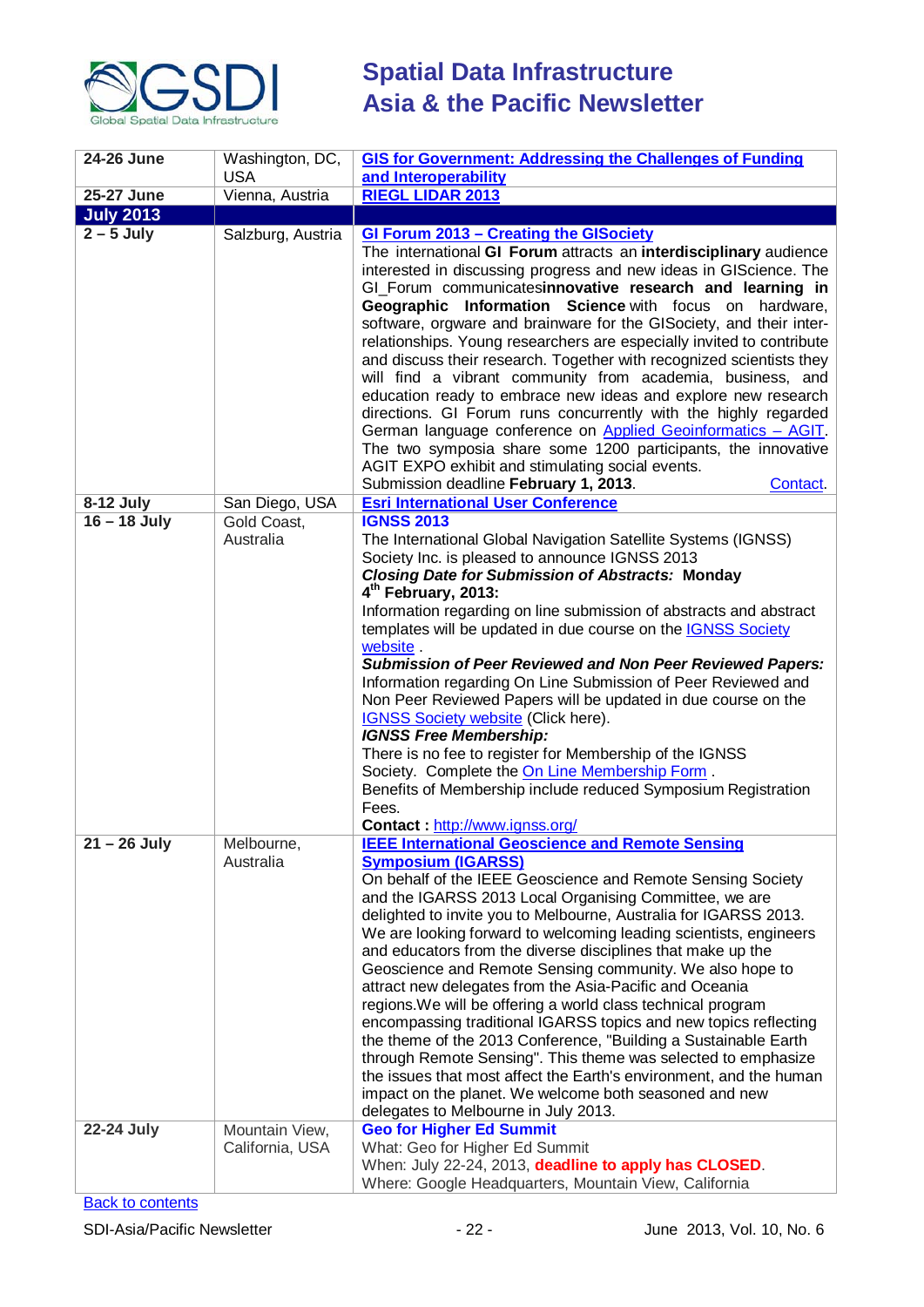

| <b>August 2013</b> |                      | This special 3-day, hands-on technical workshop is designed for<br>mapping and technology instructors and researchers in higher<br>education institutions, who are actively working on projects related<br>to mapping. To find out more and apply, visit.<br><b>Details:</b><br>Google will be hosting a special three-day hands-on technical<br>workshop at the Googleplex in Mountain View. This Summit will<br>bring together instructors and researchers in GIS and remote<br>sensing technologies from higher education institutions. You will<br>connect with Google instructors and engineers, and get resources<br>for using these tools in your research and teaching.<br>Cost: Attendance is free, following acceptance into the workshop<br>through Google's application process. Breakfast and lunch on these<br>3 days will be provided free to participants. |
|--------------------|----------------------|----------------------------------------------------------------------------------------------------------------------------------------------------------------------------------------------------------------------------------------------------------------------------------------------------------------------------------------------------------------------------------------------------------------------------------------------------------------------------------------------------------------------------------------------------------------------------------------------------------------------------------------------------------------------------------------------------------------------------------------------------------------------------------------------------------------------------------------------------------------------------|
| 26-29 August       | Kuching,             | The 8th International Symposium on Digital Earth (ISDE8) with                                                                                                                                                                                                                                                                                                                                                                                                                                                                                                                                                                                                                                                                                                                                                                                                              |
|                    | Sarawak,<br>Malaysia | the theme of "Transforming Knowledge into Sustainable Practice"<br>will be held in Kuching, Sarawak, Malaysia.                                                                                                                                                                                                                                                                                                                                                                                                                                                                                                                                                                                                                                                                                                                                                             |
| 30 August -        | Beijing, China       | <b>International Conference 2013 on Spatial Planning and</b>                                                                                                                                                                                                                                                                                                                                                                                                                                                                                                                                                                                                                                                                                                                                                                                                               |
| 1 September        |                      | <b>Sustainable Development</b><br>Abstract deadline closed: 15 April 2013.                                                                                                                                                                                                                                                                                                                                                                                                                                                                                                                                                                                                                                                                                                                                                                                                 |
| <b>September</b>   |                      |                                                                                                                                                                                                                                                                                                                                                                                                                                                                                                                                                                                                                                                                                                                                                                                                                                                                            |
| 2013               |                      |                                                                                                                                                                                                                                                                                                                                                                                                                                                                                                                                                                                                                                                                                                                                                                                                                                                                            |
| 2-4 September      | Jakarta,             | <b>UN/Indonesia Workshop on Climate Change</b>                                                                                                                                                                                                                                                                                                                                                                                                                                                                                                                                                                                                                                                                                                                                                                                                                             |
|                    | Indonesia            | United Nations/Indonesia International Conference on                                                                                                                                                                                                                                                                                                                                                                                                                                                                                                                                                                                                                                                                                                                                                                                                                       |
|                    |                      |                                                                                                                                                                                                                                                                                                                                                                                                                                                                                                                                                                                                                                                                                                                                                                                                                                                                            |
| "AMENDED &         |                      | <b>Integrated Space Technology Applications to Climate Change</b>                                                                                                                                                                                                                                                                                                                                                                                                                                                                                                                                                                                                                                                                                                                                                                                                          |
| <b>UPDATED"</b>    |                      | <b>Application deadline: May 31, 2013</b>                                                                                                                                                                                                                                                                                                                                                                                                                                                                                                                                                                                                                                                                                                                                                                                                                                  |
|                    |                      | The United Nations is organizing the United Nations/Indonesia                                                                                                                                                                                                                                                                                                                                                                                                                                                                                                                                                                                                                                                                                                                                                                                                              |
|                    |                      | International Conference on Integrated Space Technology                                                                                                                                                                                                                                                                                                                                                                                                                                                                                                                                                                                                                                                                                                                                                                                                                    |
|                    |                      | Applications to Climate Change under the framework of the United                                                                                                                                                                                                                                                                                                                                                                                                                                                                                                                                                                                                                                                                                                                                                                                                           |
|                    |                      | Nations Programme on Space Applications. The Conference will be                                                                                                                                                                                                                                                                                                                                                                                                                                                                                                                                                                                                                                                                                                                                                                                                            |
|                    |                      | hosted by Indonesia's National Institute of Aeronautics and Space                                                                                                                                                                                                                                                                                                                                                                                                                                                                                                                                                                                                                                                                                                                                                                                                          |
|                    |                      |                                                                                                                                                                                                                                                                                                                                                                                                                                                                                                                                                                                                                                                                                                                                                                                                                                                                            |
|                    |                      | (LAPAN). This conference will bring together experts from the                                                                                                                                                                                                                                                                                                                                                                                                                                                                                                                                                                                                                                                                                                                                                                                                              |
|                    |                      | space and the climate change community as well as decision                                                                                                                                                                                                                                                                                                                                                                                                                                                                                                                                                                                                                                                                                                                                                                                                                 |
|                    |                      | makers to discuss methods to use space-based applications to                                                                                                                                                                                                                                                                                                                                                                                                                                                                                                                                                                                                                                                                                                                                                                                                               |
|                    |                      | support the identification and implementation of adaptation                                                                                                                                                                                                                                                                                                                                                                                                                                                                                                                                                                                                                                                                                                                                                                                                                |
|                    |                      | measures, as well as to share experiences and lessons learned on                                                                                                                                                                                                                                                                                                                                                                                                                                                                                                                                                                                                                                                                                                                                                                                                           |
|                    |                      | the use of such applications in the context of mitigation.                                                                                                                                                                                                                                                                                                                                                                                                                                                                                                                                                                                                                                                                                                                                                                                                                 |
|                    |                      | The objectives of the Conference are:                                                                                                                                                                                                                                                                                                                                                                                                                                                                                                                                                                                                                                                                                                                                                                                                                                      |
|                    |                      | 1) To discuss ways in which countries affected by climate change                                                                                                                                                                                                                                                                                                                                                                                                                                                                                                                                                                                                                                                                                                                                                                                                           |
|                    |                      |                                                                                                                                                                                                                                                                                                                                                                                                                                                                                                                                                                                                                                                                                                                                                                                                                                                                            |
|                    |                      | can make better use of space applications to assess vulnerability to                                                                                                                                                                                                                                                                                                                                                                                                                                                                                                                                                                                                                                                                                                                                                                                                       |
|                    |                      | climate change.                                                                                                                                                                                                                                                                                                                                                                                                                                                                                                                                                                                                                                                                                                                                                                                                                                                            |
|                    |                      | 2) To identify potential alternatives in the context of mitigation and                                                                                                                                                                                                                                                                                                                                                                                                                                                                                                                                                                                                                                                                                                                                                                                                     |
|                    |                      | adaption to climate change                                                                                                                                                                                                                                                                                                                                                                                                                                                                                                                                                                                                                                                                                                                                                                                                                                                 |
|                    |                      | 3) To improve synergies among space agencies and organizations                                                                                                                                                                                                                                                                                                                                                                                                                                                                                                                                                                                                                                                                                                                                                                                                             |
|                    |                      | targeting efforts on climate change.                                                                                                                                                                                                                                                                                                                                                                                                                                                                                                                                                                                                                                                                                                                                                                                                                                       |
|                    |                      | 4) To strengthen international and regional cooperation in this area.                                                                                                                                                                                                                                                                                                                                                                                                                                                                                                                                                                                                                                                                                                                                                                                                      |
|                    |                      | 5) To raise awareness on the recent advances in space-related                                                                                                                                                                                                                                                                                                                                                                                                                                                                                                                                                                                                                                                                                                                                                                                                              |
|                    |                      | technologies, services and information resources which can be use                                                                                                                                                                                                                                                                                                                                                                                                                                                                                                                                                                                                                                                                                                                                                                                                          |
|                    |                      | to assess the impacts of climate change and the effects of                                                                                                                                                                                                                                                                                                                                                                                                                                                                                                                                                                                                                                                                                                                                                                                                                 |
|                    |                      | measures implemented to reduce such impacts.                                                                                                                                                                                                                                                                                                                                                                                                                                                                                                                                                                                                                                                                                                                                                                                                                               |
|                    |                      | Applicants must have a well-established professional working                                                                                                                                                                                                                                                                                                                                                                                                                                                                                                                                                                                                                                                                                                                                                                                                               |
|                    |                      | experience in a field related to the theme of the Conference.                                                                                                                                                                                                                                                                                                                                                                                                                                                                                                                                                                                                                                                                                                                                                                                                              |
|                    |                      |                                                                                                                                                                                                                                                                                                                                                                                                                                                                                                                                                                                                                                                                                                                                                                                                                                                                            |
|                    |                      | Applicants should ideally be involved in the planning or                                                                                                                                                                                                                                                                                                                                                                                                                                                                                                                                                                                                                                                                                                                                                                                                                   |
|                    |                      | implementation of relevant space programmes in relevant                                                                                                                                                                                                                                                                                                                                                                                                                                                                                                                                                                                                                                                                                                                                                                                                                    |
|                    |                      | governmental organizations, international or national agencies,                                                                                                                                                                                                                                                                                                                                                                                                                                                                                                                                                                                                                                                                                                                                                                                                            |
|                    |                      | non-governmental organizations, research or academic institutions                                                                                                                                                                                                                                                                                                                                                                                                                                                                                                                                                                                                                                                                                                                                                                                                          |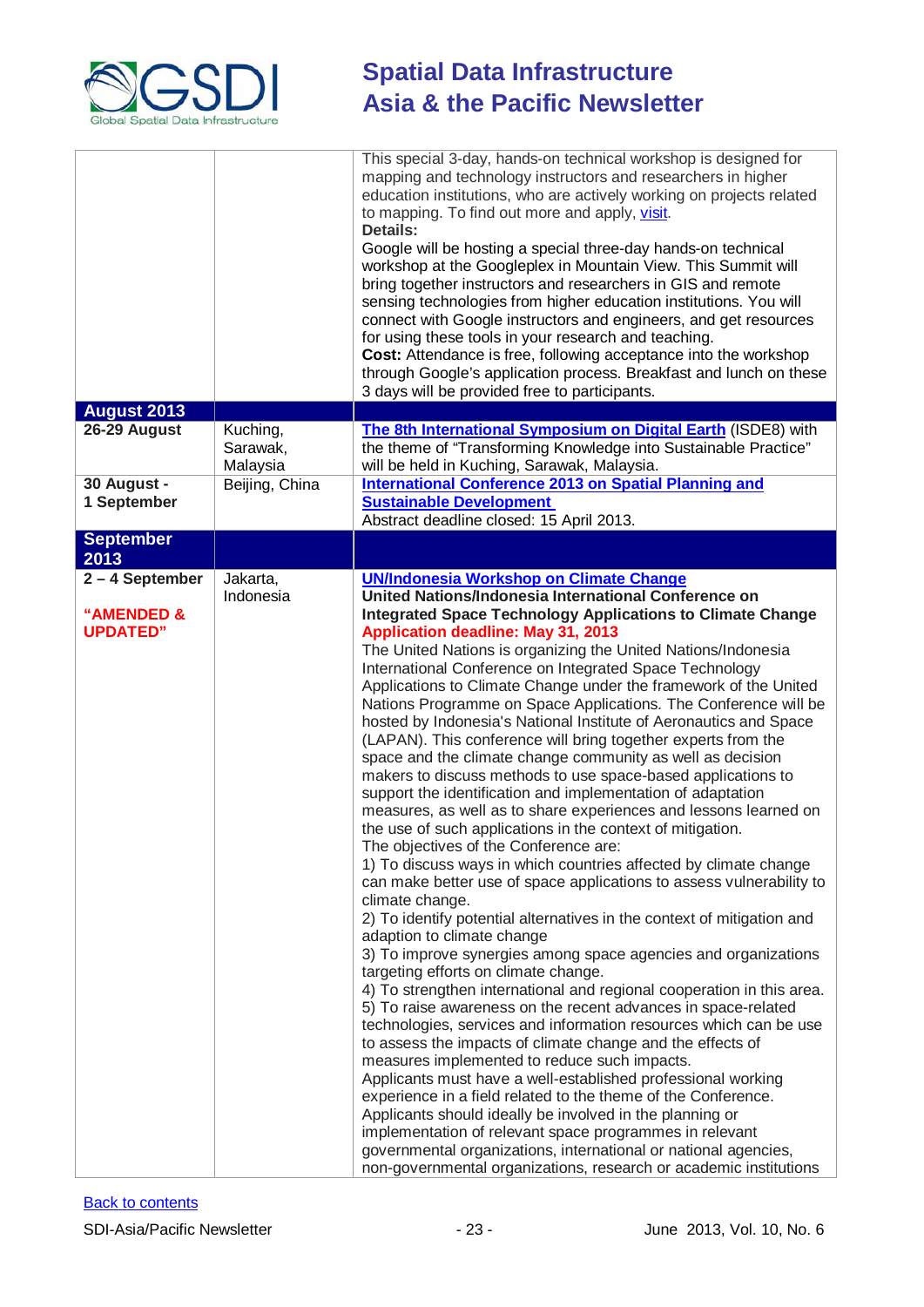

|                               |              | Within the limited financial resources available to the co-sponsors,<br>a number of qualified applicants from developing countries, who |
|-------------------------------|--------------|-----------------------------------------------------------------------------------------------------------------------------------------|
|                               |              | have expressed the need for financial support will be offered                                                                           |
|                               |              | financial support to attend the Conference. This may include the<br>provision of a round-trip air ticket between Jakarta and the        |
|                               |              | applicant's international airport of departure and daily subsistence                                                                    |
|                               |              | allowances to cover board and lodging for the duration of the                                                                           |
|                               |              | Conference. En-route expenses or any changes made to the air                                                                            |
|                               |              | ticket must be the responsibility of the participants.                                                                                  |
| 7-19 September                | Tehran, Iran | <b>ISNET/ISA Workshop on Space Applications for Disaster Risk</b>                                                                       |
| "NEW"                         |              | <b>Reduction and Management</b><br>Application deadline: June 30, 2013                                                                  |
|                               |              | The objectives of the Workshop are:                                                                                                     |
|                               |              | To provide participants with a broad overview of space-based<br>1)                                                                      |
|                               |              | technologies for disaster risk reduction and management                                                                                 |
|                               |              | To provide specialized training in the processing, interpretation<br>2)                                                                 |
|                               |              | and applications of satellite remote sensing data for disaster                                                                          |
|                               |              | risk reduction and management                                                                                                           |
|                               |              | 3)<br>impart hands-on training on floods,<br>earthquakes,<br>To                                                                         |
|                               |              | landslides, cyclones, tsunamis and avalanches using space-                                                                              |
|                               |              | derived optical, SAR and microwave remote sensing data<br>To impart knowledge on the use of advanced disaster risk<br>4)                |
|                               |              | reduction and management techniques and methodologies in                                                                                |
|                               |              | handling space-derived data                                                                                                             |
|                               |              | To develop familiarization with techniques used to integrate<br>5)                                                                      |
|                               |              | optical and SAR data for applications in different disaster                                                                             |
|                               |              | hazard areas<br>To enhance horizontal cooperation and collaboration among<br>6)                                                         |
|                               |              | the participants through the development of synergy                                                                                     |
|                               |              | Applicants must have a professional background of working in the                                                                        |
|                               |              | fields of satellite image processing, interpretation and analysis,                                                                      |
|                               |              | disaster management applications especially floods, earthquakes                                                                         |
|                               |              | and landslides. Applicants should ideally be involved in the areas of                                                                   |
|                               |              | space technology applications for disaster risk reduction and<br>management particularly on early warning, prevention, response         |
|                               |              | and mitigation in space agencies, disaster management authorities                                                                       |
|                               |              | and other space-related organisations. Those with the knowledge                                                                         |
|                               |              | and working experience of optical, SAR/microwave remote sensing                                                                         |
|                               |              | data processing and interpretation would be given preference.                                                                           |
|                               |              | Postgraduate students who are in the second phase of their studies                                                                      |
|                               |              | in disaster management area or Ph.D. fellows who are in the<br>starting phase of their studies are encouraged to apply.                 |
|                               |              | ISNET will offer full/partial funding to a limited number of deserving                                                                  |
|                               |              | applicants from OIC member states only. This will include the                                                                           |
|                               |              | provision of a round-trip air ticket between Tehran and the                                                                             |
|                               |              | applicant's international airport of departure and daily/subsistence                                                                    |
|                               |              | allowance to cover board and lodging for the duration of the<br>Workshop. En-route expenses or visa fees must be the                    |
|                               |              | responsibility of the participants. While applying for funding, an                                                                      |
|                               |              | applicant must submit a letter of recommendation from the head of                                                                       |
|                               |              | organisation alongwith a duly-filled application form to ISNET.                                                                         |
|                               |              | Incomplete application forms shall either be returned or not be                                                                         |
|                               |              | entertained depending upon the date of receipt.                                                                                         |
| $12 - 14$<br><b>September</b> | Enschede, NL | <b>GISDECO: URBAN FUTURES. Multiple visions, paths and</b><br><b>constructions</b>                                                      |
|                               |              | Deadline for abstract submission: 15 April 2013                                                                                         |
|                               |              |                                                                                                                                         |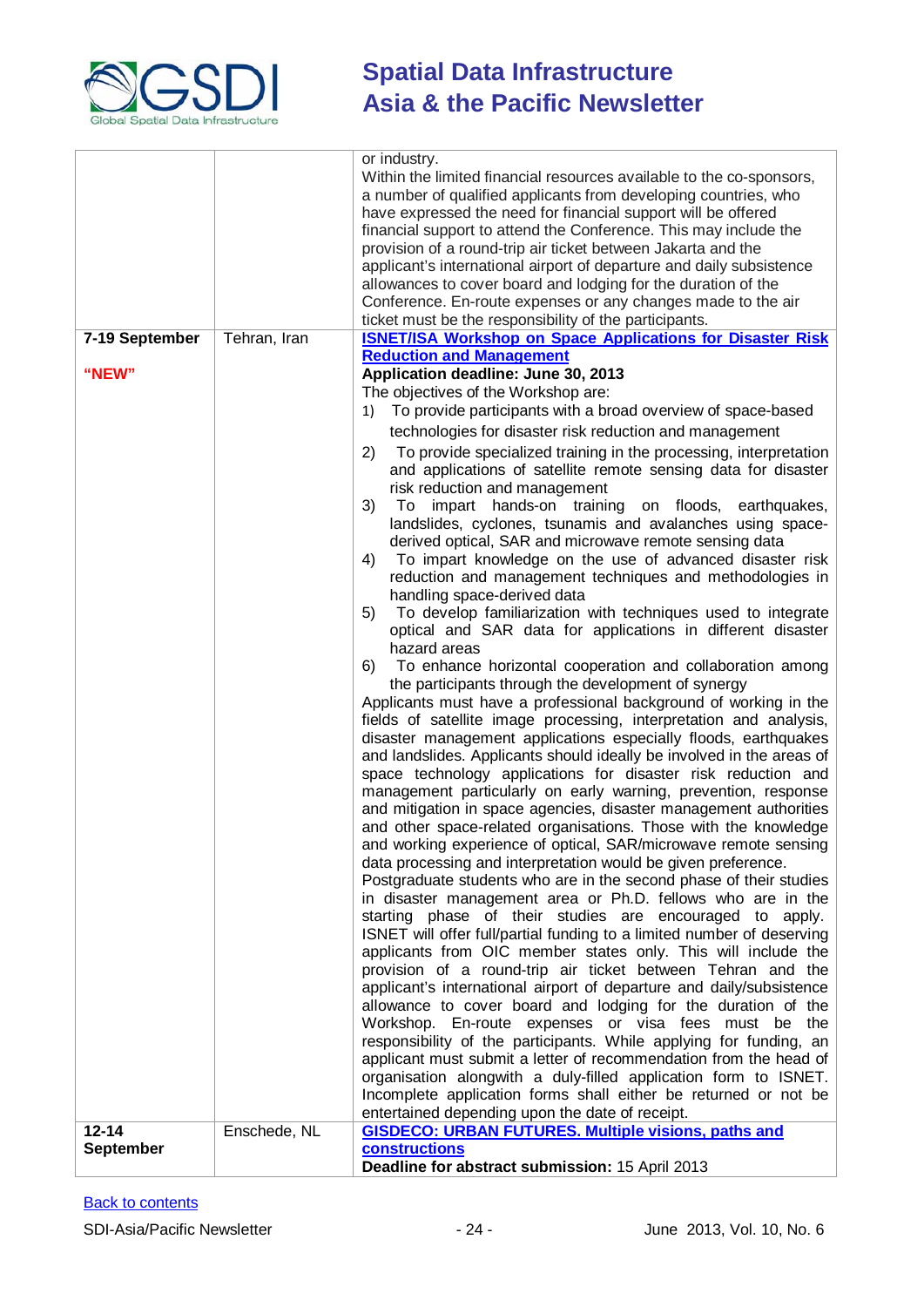

|                   |               | Notification of acceptance: 15 May 2013                                                                  |
|-------------------|---------------|----------------------------------------------------------------------------------------------------------|
|                   |               | Deadline full paper submission: 15 August 2013?                                                          |
|                   |               | The upcoming GISDECO (GIS for Developing Countries)                                                      |
|                   |               | conference is being hosted by the Department of Urban and                                                |
|                   |               | Regional Planning and Geo-Information Management (PGM)                                                   |
|                   |               | (Faculty ITC, University of Twente) and jointly organized with N-                                        |
|                   |               | AERUS (Network-Association of European Researchers on                                                    |
|                   |               | Urbanisation in the South).?                                                                             |
|                   |               | <b>CALL FOR PAPERS</b>                                                                                   |
|                   |               | Some pre-conference workshops/meetings can be arranged for a                                             |
|                   |               | small fee can also be facilitated. Should there be a desire for these                                    |
|                   |               | please contact the local organization committee before 31 March                                          |
|                   |               | 2013.                                                                                                    |
|                   |               |                                                                                                          |
|                   |               | For any further information or communication regarding the                                               |
|                   |               | conference please only use this email.                                                                   |
| $23 - 27$         | TSUKUBA,      | <b>ASPAR 2013 The 4th Asia-Pacific Conference on Synthetic</b>                                           |
| <b>September</b>  | Japan         | <b>Aperture Radar</b>                                                                                    |
|                   |               | "Overcoming the Hardships: Responding to Disasters with SAR"                                             |
| 24-26             | Kuala Lumpur  | <b>Asia Geospatial Forum 2013</b><br><b>CALL for ABSTRACTS</b>                                           |
| <b>September</b>  |               | <b>Contact</b>                                                                                           |
|                   |               | 30 May 2013<br>Abstract Submission                                                                       |
|                   |               | 15 June 2013<br>Abstract Acceptance                                                                      |
|                   |               | Non-Acceptance                                                                                           |
|                   |               |                                                                                                          |
|                   |               | 30 June 2013<br>Authors' Registrations                                                                   |
| October 2013      |               |                                                                                                          |
| $15 - 17$ October | Coombe Abbey, | 1st call for papers for the 9th International Workshop of the                                            |
|                   | Warwickshire, |                                                                                                          |
|                   |               | <b>EARSeL Special Interest Group (SIG) on Forest Fires.</b> The                                          |
|                   | <b>UK</b>     | workshop is organised by the University of Leicester with support                                        |
|                   |               | from the Laboratory of Forest Management and Remote Sensing,                                             |
|                   |               | Faculty of Forestry and Natural Environment, Aristotle University of                                     |
|                   |               | Thessaloniki.<br>Contact                                                                                 |
|                   |               | <b>EXTENDED deadline for abstract submission is 15 April 2013.</b>                                       |
| <b>November</b>   |               |                                                                                                          |
| 2013              |               |                                                                                                          |
| 4-8 November      | Addis Ababa,  | <b>GSDI 14 and AfricaGIS 2013:</b>                                                                       |
|                   | Ethiopia      | The GSDI Association, EIS-Africa, the International Geospatial                                           |
|                   |               | Society, and the United Nations Economic Commission for Africa                                           |
|                   |               | (UNECA) are pleased to announce a close partnership in offering                                          |
|                   |               | the joint GSDI 14 World Conference and AfricaGIS 2013                                                    |
|                   |               | Conference.                                                                                              |
|                   |               | The theme of the conference is Spatially Enabling Africa in                                              |
|                   |               | Support of Economic Development and Poverty Reduction.                                                   |
|                   |               | <b>IMPORTANT DATES</b>                                                                                   |
|                   |               | Deadline for Submission of Abstracts: 15 May 2013                                                        |
|                   |               | Deadline for Submission of Full Papers for Refereed Outlets: 15                                          |
|                   |               | May 2013                                                                                                 |
|                   |               | Deadline for Submission of Full Papers for Non-refereed Outlet: 1                                        |
|                   |               | Sept 2013                                                                                                |
|                   |               | Deadline for Full Conference Registration Payment for All                                                |
|                   |               | Presenters: 15 Sept 2013                                                                                 |
| <b>December</b>   |               |                                                                                                          |
| 2013              |               |                                                                                                          |
| 16-19 December    | Ahmedabad,    | <b>AGSE 2013 - "Geospatial Momentum for Society and Environment"</b>                                     |
| "NEW"             | India         | Organizers: - Dr. Anjana Vyas (CEPT University, India)<br>Dr. Josef Behr (Stuttgart University, Germany) |